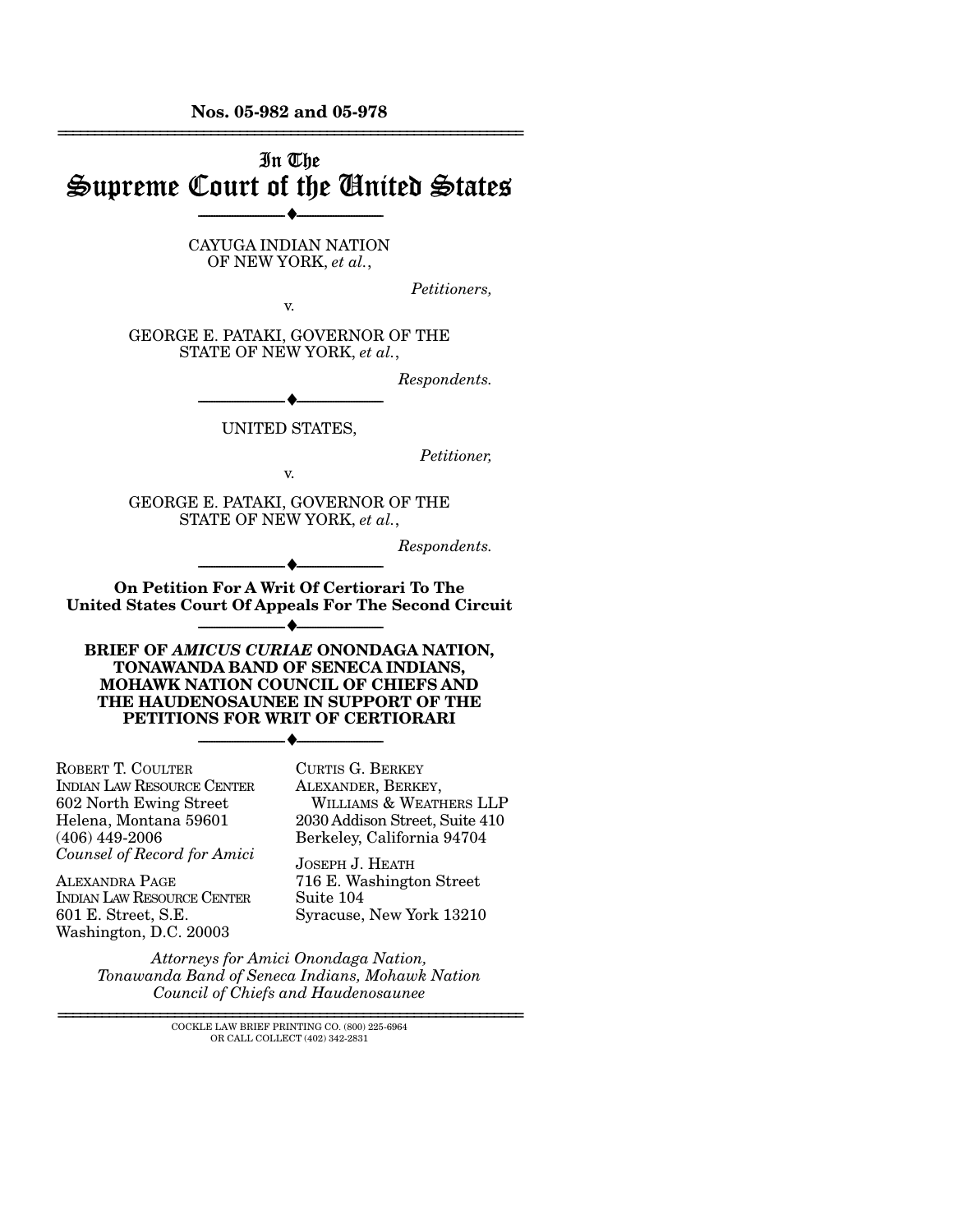# TABLE OF CONTENTS

# Page

|                                                                                                                                                                                                                                                  | $\ddot{\text{ii}}$ |
|--------------------------------------------------------------------------------------------------------------------------------------------------------------------------------------------------------------------------------------------------|--------------------|
|                                                                                                                                                                                                                                                  | 1                  |
|                                                                                                                                                                                                                                                  | $\overline{2}$     |
| REASONS FOR GRANTING THE PETITIONS                                                                                                                                                                                                               | 3                  |
| Ι.<br>Review is Necessary Because the Court of<br>Appeals Failed to Apply the Rule Established<br>by This Court That Laches May Not Be Invoked<br>By A Party That is Guilty of Bad Faith                                                         | 4                  |
| The State's Bad Faith With Regard to the<br>$a_{-}$                                                                                                                                                                                              | 5                  |
| The State's Bad Faith With Regard to the<br>h.                                                                                                                                                                                                   | 8                  |
| The State's Campaign to Avoid Fair Com-<br>$\mathbf{c}$ .                                                                                                                                                                                        | 9                  |
| II.<br>Review is Necessary Because the Court of<br>Appeals Failed to Apply the Rule Established<br>by This Court That Laches Cannot Be Applied<br>Where Legal or Practical Obstacles Prevented<br>the Plaintiff From Bringing Suit Earlier<br>11 |                    |
| 17                                                                                                                                                                                                                                               |                    |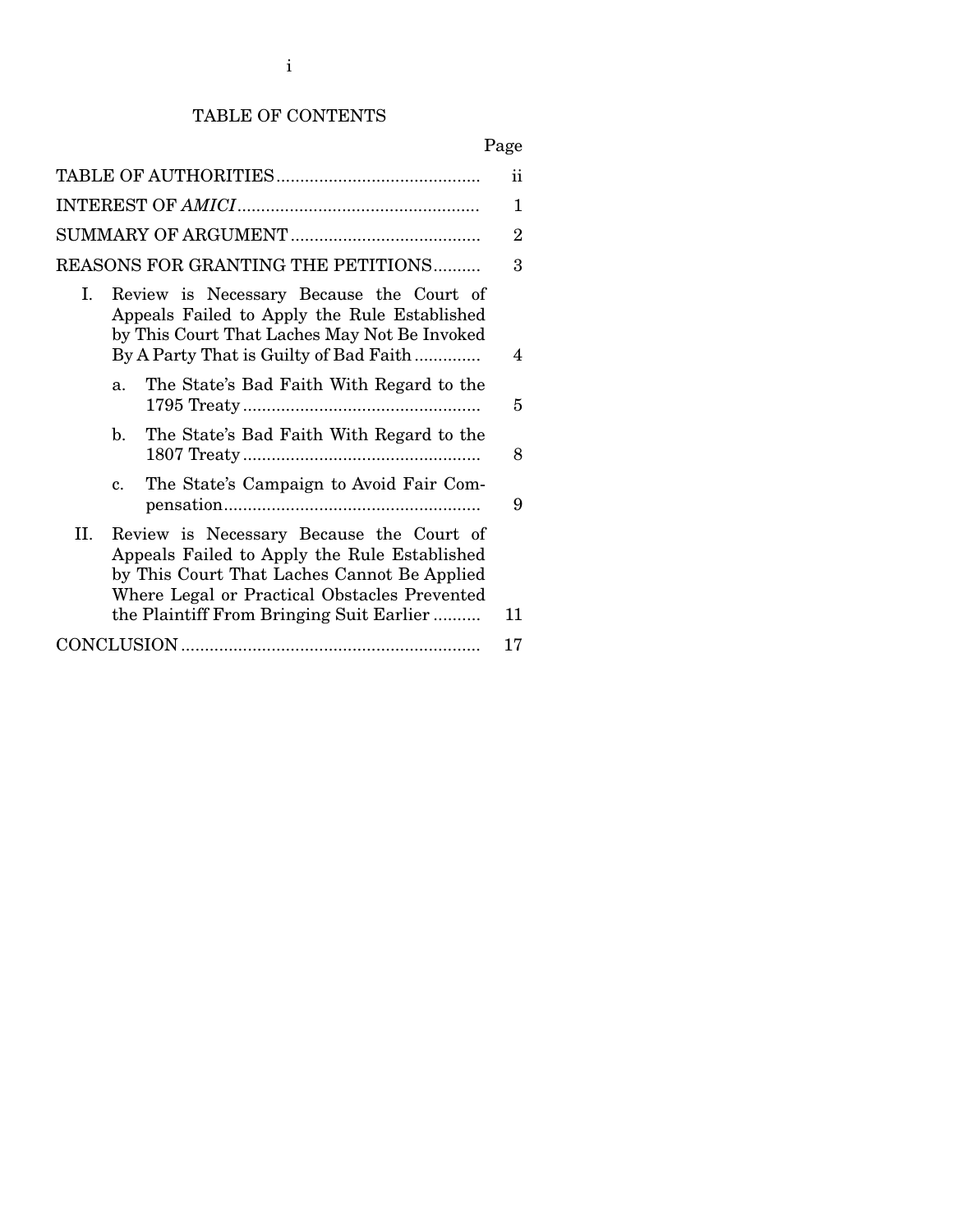# TABLE OF AUTHORITIES

# Page

# FEDERAL CASES

| ABF Freight System, Inc. v. Nat'l Labor Relations                                                                                            |
|----------------------------------------------------------------------------------------------------------------------------------------------|
| Canadian St. Regis Band of Indians v. State of New<br>York, et al., 278 F. Supp. 2d 313 (N.D. N.Y. 2003) 1                                   |
| Cherokee Nation v. Georgia, 30 U.S. (5 Pet.) 1                                                                                               |
| City of Sherrill v. Oneida Indian Nation of New                                                                                              |
|                                                                                                                                              |
| County of Oneida v. Oneida Indian Nation, 470                                                                                                |
| Deere v. St. Lawrence River Power Co., 32 F.2d 550                                                                                           |
| Ewert v. Bluejacket, 259 U.S. 129 (1922) 11, 16                                                                                              |
| Felix v. Patrick, 145 U.S. 317 (1892)11, 12                                                                                                  |
| Galliher v. Cadwell, 145 U.S. 368 (1892)11                                                                                                   |
| Heckman v. United States, 224 U.S. 413 (1912)  13                                                                                            |
| Holmberg v. Armbrecht, 327 U.S. 392 (1946)11                                                                                                 |
|                                                                                                                                              |
| Moe v. Confederated Salish & Kootenai Tribes, 425                                                                                            |
| Oneida Indian Nation of New York v. County of<br>Oneida, 464 F.2d 916 (2d Cir. 1972), rev'd on<br>other grounds, 414 U.S. 661 (1974)  14, 16 |
| Oneida Indian Nation of New York v. State of New                                                                                             |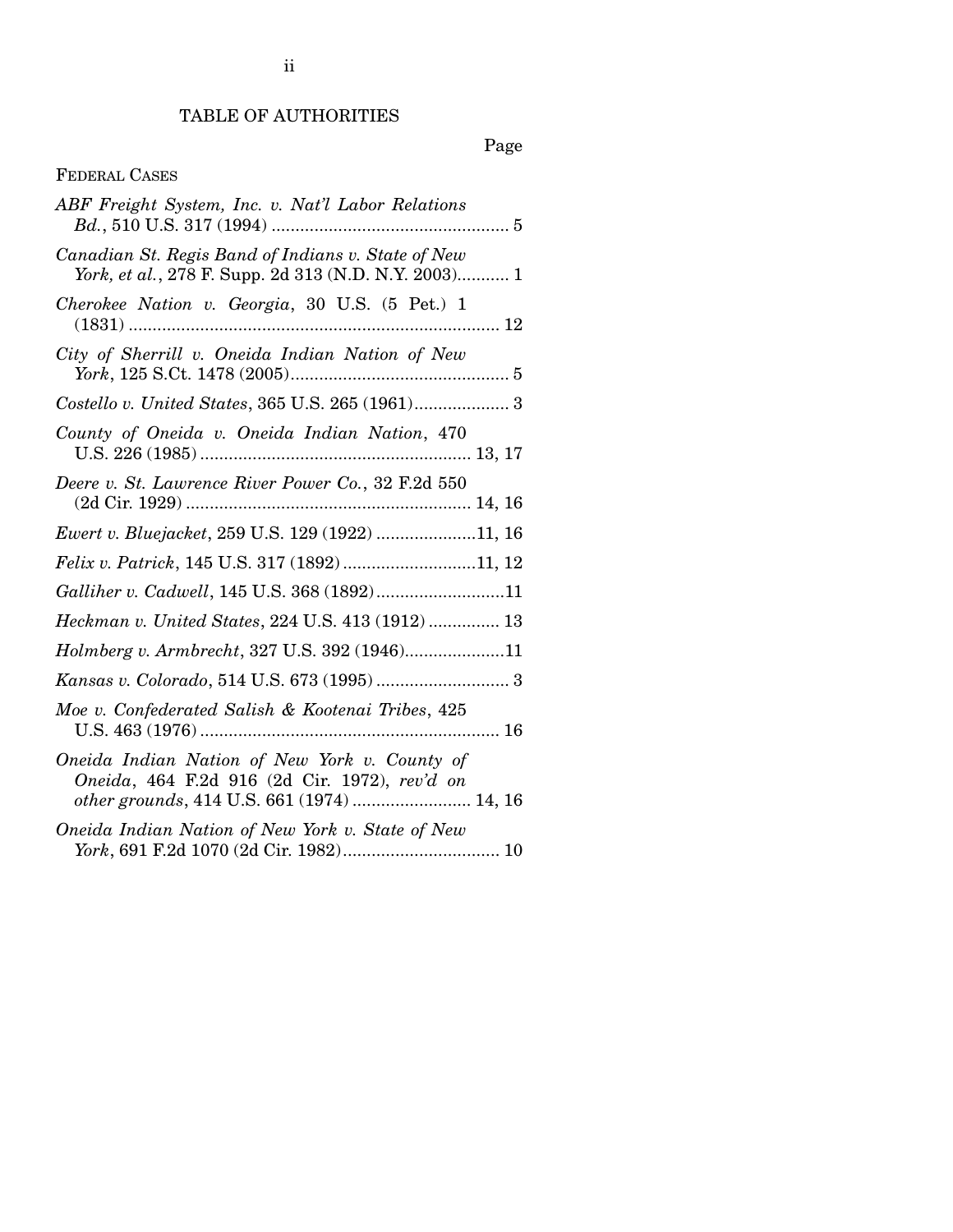TABLE OF AUTHORITIES – Continued

| Page                                                                                                              |
|-------------------------------------------------------------------------------------------------------------------|
| Oneida Indian Nation v. County of Oneida, 414                                                                     |
| Onondaga Nation v. State of New York, et al., Civ.<br>No. 05-CV-314 (N.D. N.Y., filed March 3, 2005) 1            |
| Pennecom B.V. v. Merrill Lynch Co., Inc., 372 F.3d                                                                |
| Romanella v. Howard, 114 F.3d 15 (2d Cir. 1997)  14                                                               |
| Seneca Nation of Indians and Tonawanda Band of<br>Seneca Indians v. State of New York, et al., 382                |
| Seneca Nation v. Christy, 162 U.S. 283 (1896)  12                                                                 |
|                                                                                                                   |
| <i>Travelers Ins. Co. v. Cuomo, 14 F.3d 708 (2d Cir.</i><br>1993), rev'd on other grounds, 514 U.S. 645 (1995) 17 |
| United States v. Franklin County, 50 F. Supp. 152                                                                 |
| <b>STATE CASES</b>                                                                                                |

| Jackson ex. dem. Van Dyke v. Reynolds, 14 Johns.                                                      |  |
|-------------------------------------------------------------------------------------------------------|--|
| Johnson v. Long Island R.R. Co., 56 N.E. 992 (N.Y.                                                    |  |
| <i>King v. Warner</i> , 137 N.Y.S.2d 568 (Sup. Ct. Suffolk                                            |  |
| Oneida Indian Nation v. Burr, 132 A.D.2d 402 (3d)                                                     |  |
| Seneca Nation of New York v. Christy, 126 N.Y. 122<br>$(1891)$ , aff'd on other grounds, 162 U.S. 283 |  |
|                                                                                                       |  |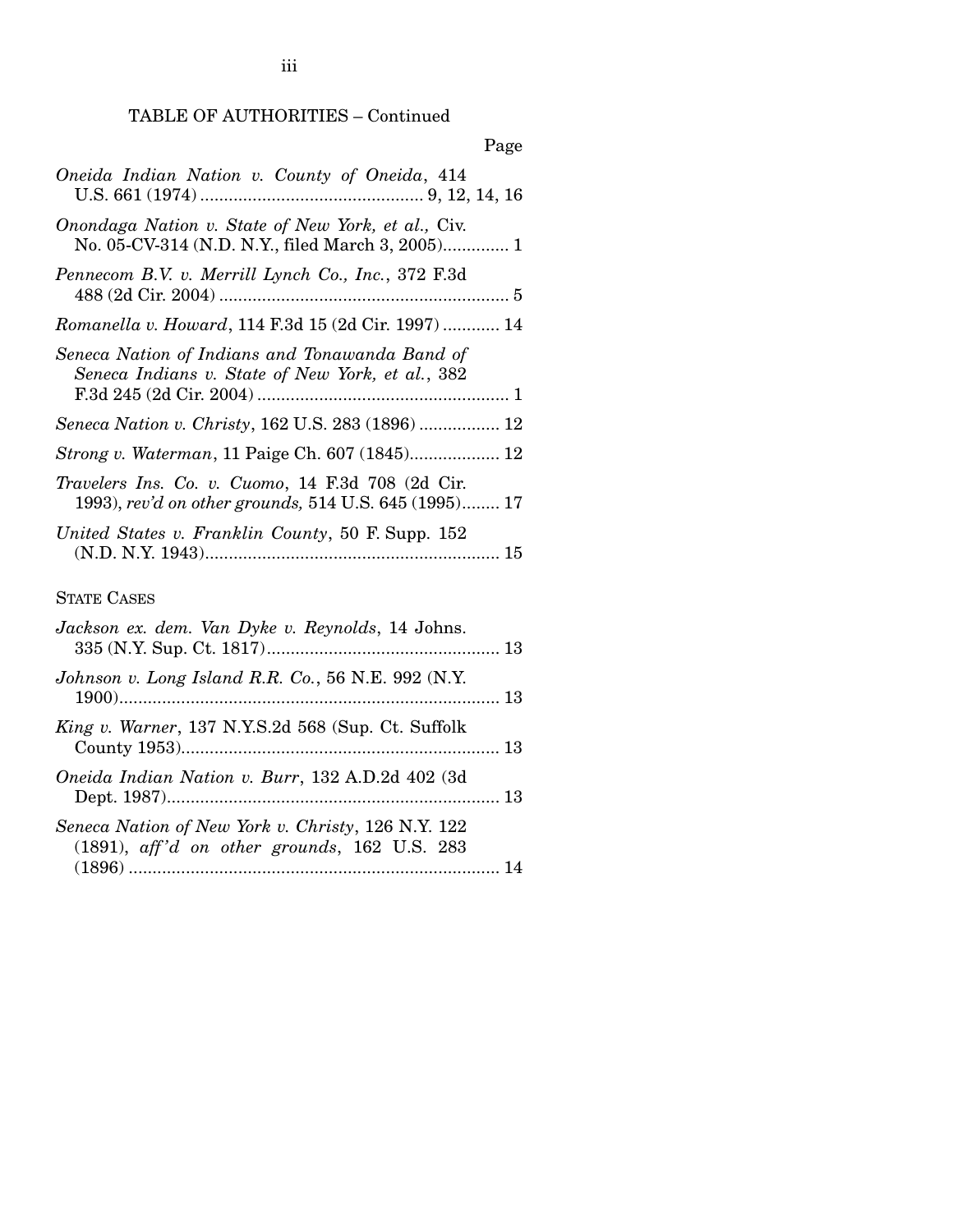# TABLE OF AUTHORITIES – Continued

|  |  |  | STATUTES, TREATIES AND REGULATIONS |
|--|--|--|------------------------------------|
|--|--|--|------------------------------------|

## OTHER AUTHORITIES

| Alan Taylor, The Divided Ground: Indians, Settlers,<br>and the Northern Borderland of the American                                           |  |
|----------------------------------------------------------------------------------------------------------------------------------------------|--|
| Barbara Graymont, New York State Indian Policy<br>After the Revolution, 57 NEW YORK HISTORY 438                                              |  |
| Katherine F. Nelson, Resolving Native American<br>Land Claims and the Eleventh Amendment:<br>Changing the Balance of Power, 39 Vill. L. Rev. |  |
| Lawrence M. Hauptman, Conspiracy of Interests:<br>Iroquois Dispossession and the Rise of New York                                            |  |
| Nell Jessup Newton, Federal Power Over Indians:<br>Its Sources, Scope and Limitations, 132 U. Pa. L.                                         |  |
| Nell Jessup Newton, et al., eds., Cohen's Handbook                                                                                           |  |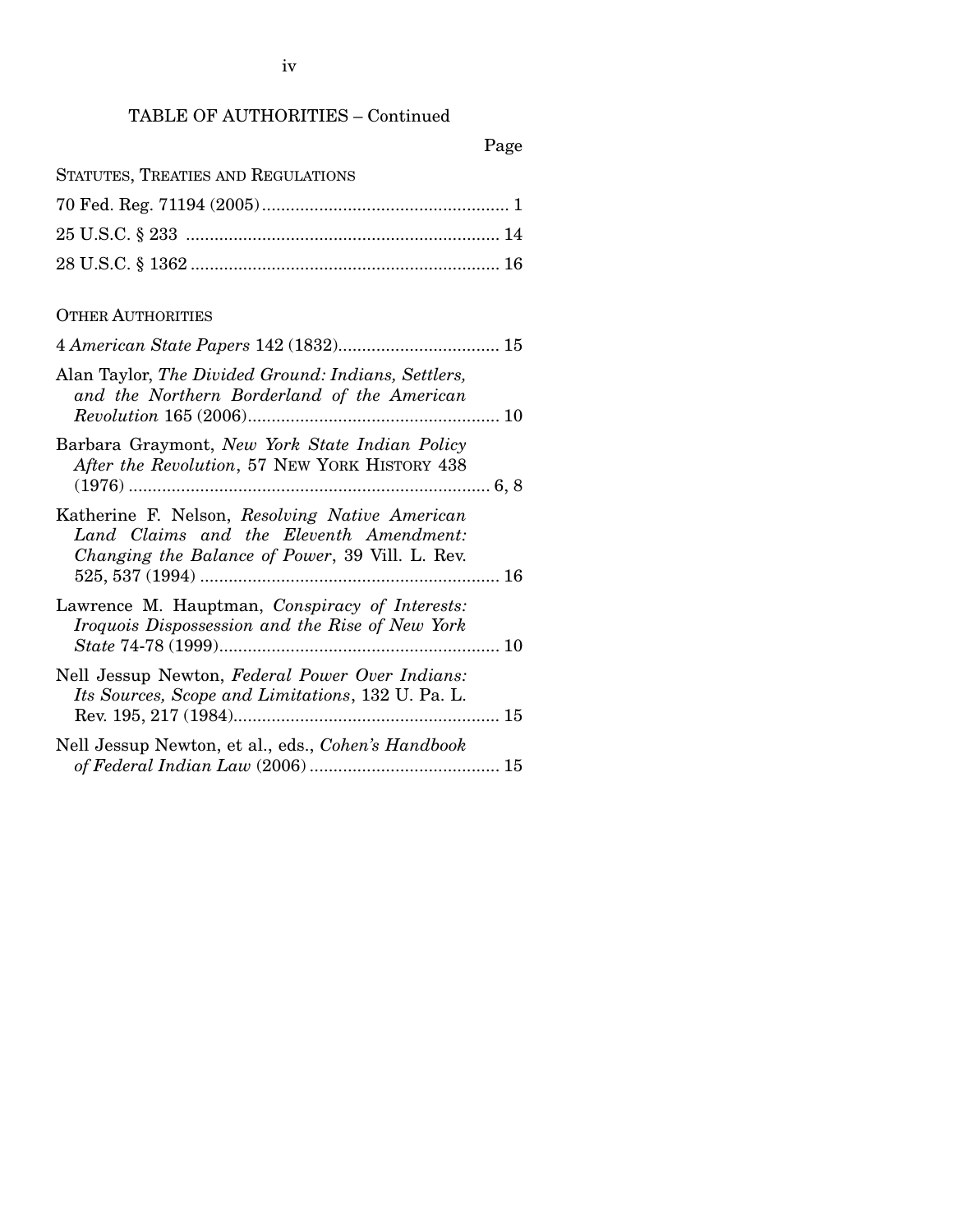#### **INTEREST OF** *AMICI*

 *Amici* Onondaga Nation, Tonawanda Band of Seneca Indians, Mohawk Nation Council of Chiefs and the Haudenosaunee submit this brief in support of the petitions for certiorari filed by the Cayuga Indian Nation of New York and the Seneca-Cayuga Tribe of Oklahoma in No. 05-982 and the United States in 05-978.<sup>1</sup> Amici are plaintiffs in land rights cases in New York that may be affected by the court of appeals' decision below.<sup>2</sup> The Onondaga Nation and Tonawanda Band of Seneca Indians are recognized by the United States. 70 Fed. Reg. 71194 (2005). The Mohawk Nation Council of Chiefs is a traditional Indian government with authority over its members at Akwesasne in northern New York (also known as the St. Regis Mohawk Reservation) and a co-plaintiff with two other Mohawk governments and the United States in the Mohawks' pending land claim. The Haudenosaunee, or Six Nations Confederacy, is a signatory to the Treaty of Fort Stanwix of 1784 and the Treaty of Canandaigua of 1794, which define the relationships between Indian nations in New York and the United States. The Onondaga Nation, Tonawanda Band of Seneca Indians and the Mohawk Nation are member nations of the Haudenosaunee. As claimants to lands obtained by the State of New York in

 $\frac{1}{2}$  Counsel for *amici* authored this brief in whole, and no person or entity other than *amici* made a monetary contribution to the preparation or submission of this brief.

<sup>2</sup> *Onondaga Nation v. State of New York, et al.*, Civ. No. 05-CV-314 (LEK/DRH) (N.D. N.Y., filed March 3, 2005); *Seneca Nation of Indians and Tonawanda Band of Seneca Indians v. State of New York, et al.*, 382 F.3d 245 (2d Cir. 2004), *petition for certiorari filed*, 6 U.S.L.W. 22 (U.S. Feb. 3, 2006) (No. 05-905); *Canadian St. Regis Band of Indians, et al. v. State of New York, et al.*, 278 F. Supp. 2d 313 (N.D. N.Y. 2003).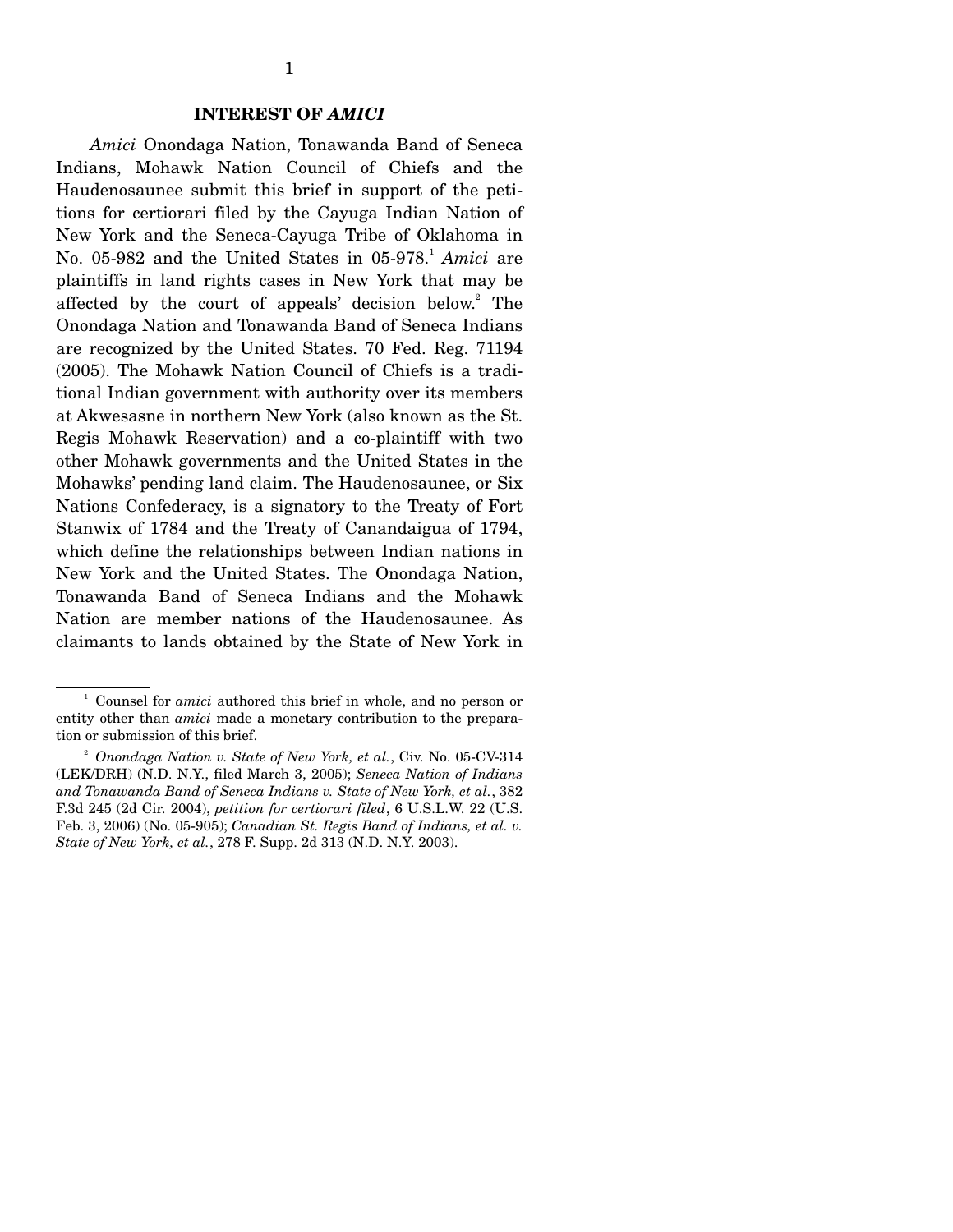violation of the Trade and Intercourse Act, *amici* have a substantial interest in the issues raised by the court of appeals' decision and this Court's consideration of the petitions for certiorari. Respondents State of New York, et al. in both No. 05-982 and No. 05-978 have consented to the filing of this brief. Petitioner United States in No. 05- 978 has consented to the filing of this brief. Petitioners Cayuga Indian Nation of New York and Seneca-Cayuga Tribe of Oklahoma in 05-982 have consented to the filing of this brief.

--------------------------------- ♦ ---------------------------------

### **SUMMARY OF ARGUMENT**

Review is warranted because the court of appeals' decision conflicts with this Court's rule that laches cannot be invoked by a party guilty of bad faith. New York State's bad faith with regard to the Cayugas consists of the State's knowing violation of the Trade and Intercourse Acts, its enormous financial profits from obtaining Cayuga land at a fraction of its value, and its steadfast resistence to justice for the Cayugas. Review is also warranted because the court of appeals' decision conflicts with this Court's rule that the passage of time should not be considered unreasonable for purposes of laches when the party against whom it is invoked did not have an adequate opportunity to assert its rights or was under a disability that effectively prevented such lawsuits. Here, Indian nations in New York, including the Cayugas, lacked legal capacity to file suit unless authorized by statute. This rule was not changed until relatively recently. Also, the federal and state courts were effectively closed to the Cayugas for more than 184 years, due to various jurisdictional and practical barriers. The court of appeals failed to take these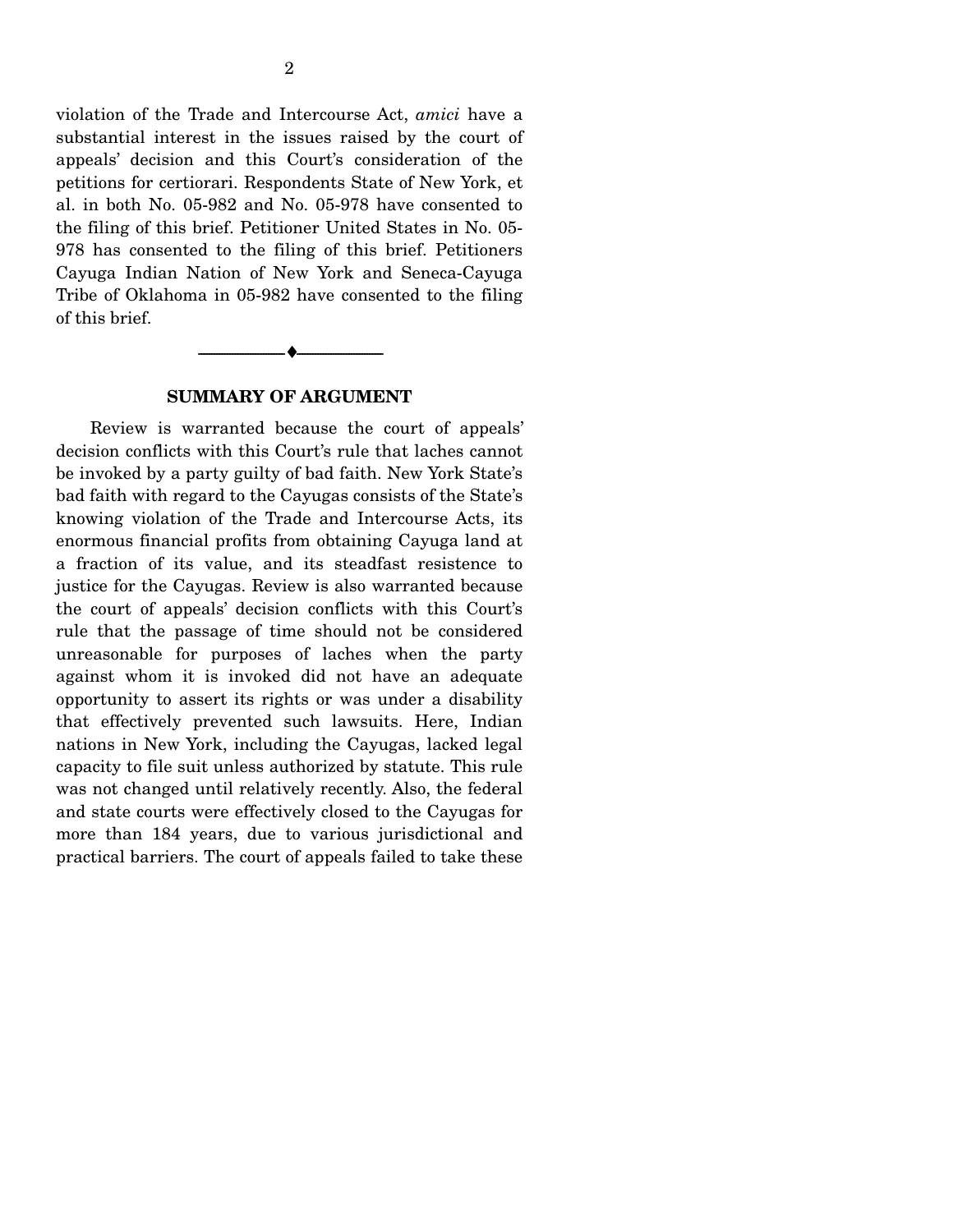circumstances into account, as this Court's precedents require. The petitions should therefore be granted.

--------------------------------- ♦ ---------------------------------

## **REASONS FOR GRANTING THE PETITIONS**

The court of appeals' decision dramatically diminishes the legal protections Congress and this Court have provided Indian land rights. As such, this case is one of the most important Indian land rights cases to come before this Court in a generation. The petition should be granted because the court of appeals' decision applying the doctrine of laches against the Cayuga Indian plaintiffs and the United States to bar their claims for money damages against the State of New York for its acquisition of Cayuga land in violation of the Trade and Intercourse Act conflicts with this Court's jurisprudence on laches.

This Court has uniformly held that laches requires more than the mere lapse of time; it requires both unreasonable delay, as evidenced by lack of diligence in asserting the claim, and prejudice to the defendant from such delay. *Costello v. United States*, 365 U.S. 265, 282 (1961); *Kansas v. Colorado*, 514 U.S. 673, 687 (1995). The court of appeals did not analyze the first element at all, and its analysis of the second element presumed such prejudice without considering the relevant circumstances. The court of appeals ruled that the Cayugas' claim was barred by laches as a matter of law simply because a long period of time had elapsed, which effectively converted laches into an ad hoc statute of limitations. The ruling below is contrary to this Court's long-established rule that laches requires a fact-specific determination.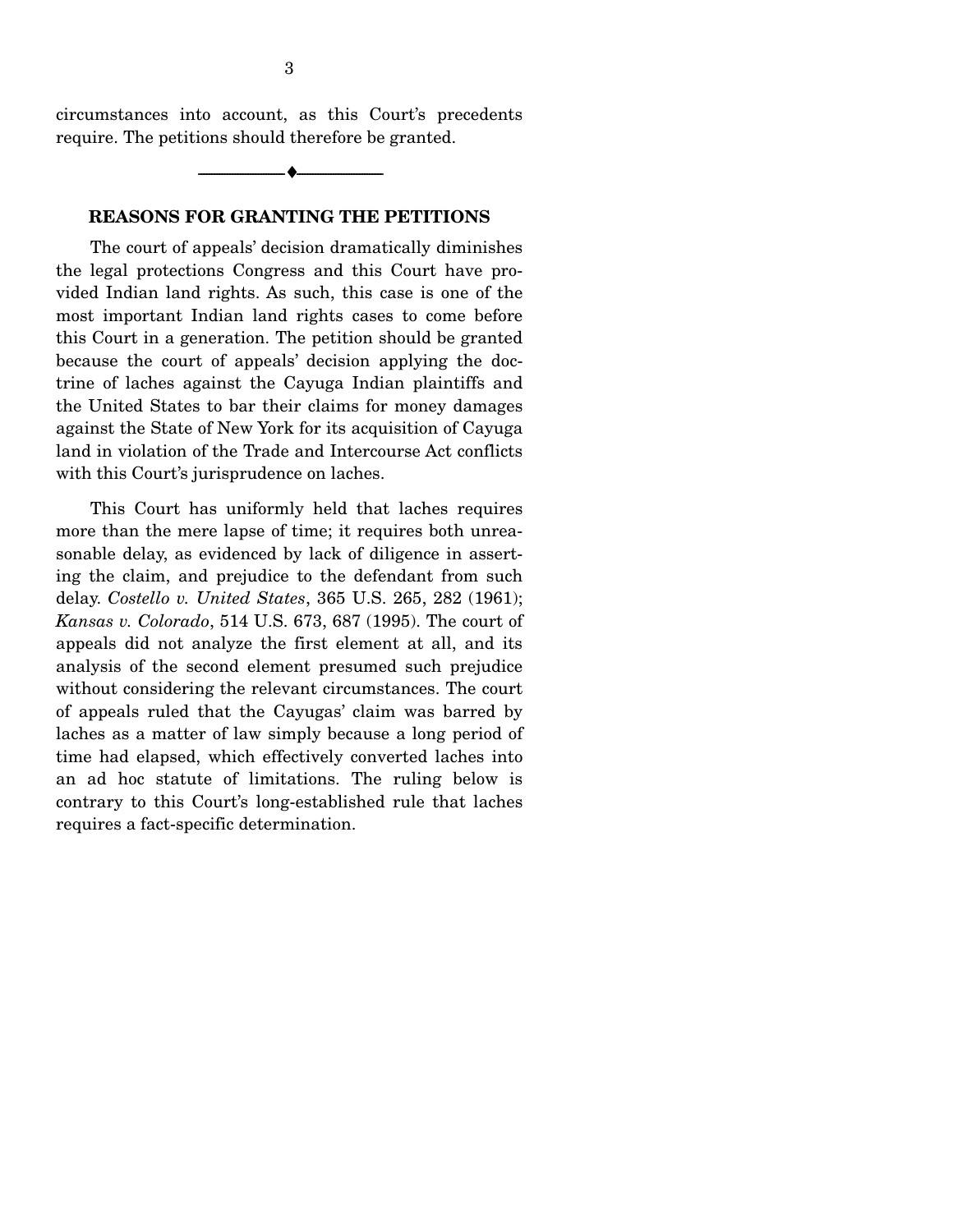The court of appeals committed two critical errors in focusing almost exclusively on the passage of time in its laches determination. In finding that it was inequitable to allow the Cayugas' claim to proceed, the court of appeals failed to take into account the State of New York's bad faith in its dealings with the Cayugas. Moreover, the court of appeals ignored the rule that delay cannot be unreasonable for purposes of laches when the party against whom it is invoked did not have adequate opportunity to bring suit earlier or was under a disability that prevented such suits. Because the court of appeals' errors are substantial, inconsistent with settled law as established by this Court, and implicate the United States' longstanding commitment to protect Indian land, this Court should review the decision below. If left undisturbed, the court of appeals' ruling would create a novel rule of laches applicable to claims brought by Indian tribes, in particular Indian land claims, and thereby inflict a grave injustice on the Cayugas and raise the specter of similar injustice for countless other litigants.

## **I. Review is Necessary Because the Court of Appeals Failed to Apply the Rule Established by This Court That Laches May Not Be Invoked By A Party That is Guilty of Bad Faith.**

Recognizing that the doctrine of laches promotes basic fairness between the parties, this Court has uniformly held that the doctrine requires a searching factual inquiry into the circumstances of the parties' conduct, a task the court of appeals wholly failed to carry out. Without analysis of the Cayugas' particular circumstances or citation to the record, the court of appeals found that "the same considerations that doomed the Oneidas' claim in *City of*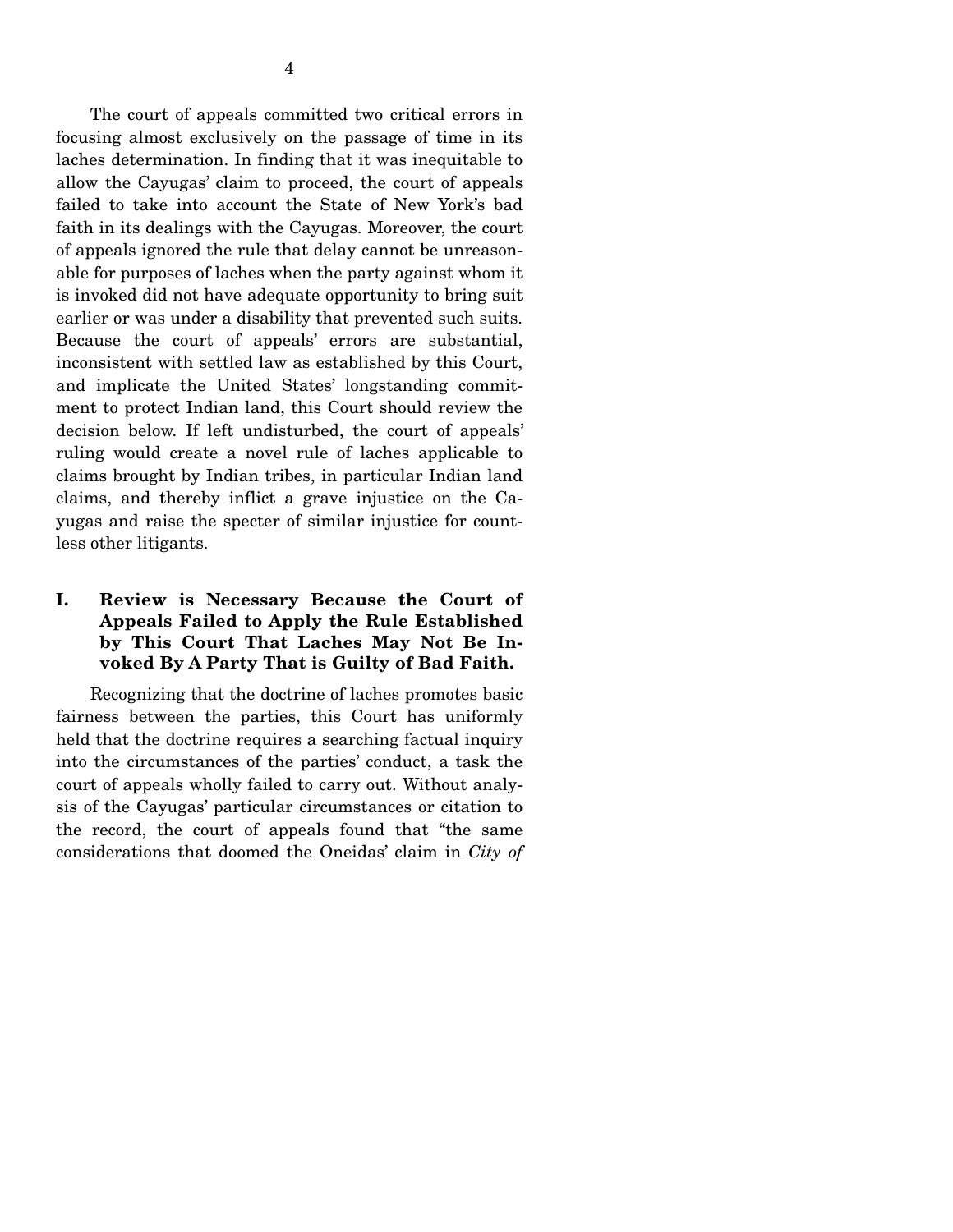Sherrill apply with equal force here." App. 21a.<sup>3</sup> This Court's decision in *Sherrill*, 4 however, does not support the application of laches to tribal claims under the Trade and Intercourse Act.

The defense of laches is an equitable doctrine and cannot be invoked by a party that comes to court with unclean hands. *See, e.g., ABF Freight System, Inc. v. Nat'l Labor Relations Bd.*, 510 U.S. 317, 329-330 (1994) (Justice Scalia concurring) ("The 'unclean hands' doctrine closes the door of a court of equity to one tainted with inequitableness or bad faith relative to the matter in which he seeks relief, however improper may have been the behavior of the defendant."); *Pennecom B.V. v. Merrill Lynch Co., Inc.*, 372 F.3d 488, 493 (2d Cir. 2004). As the district court expressly found, the State of New York is guilty of bad faith in its long history of dealings with the Cayugas. App. 298a-300a. This bad faith and other factors discussed below precluded a finding of unreasonable delay by the Cayugas in filing the suit. Wholly disregarding the district court's factual findings, the court of appeals mistakenly concluded that laches barred the Cayugas' claims.

## **a. The State's Bad Faith With Regard to the 1795 Treaty**

After reviewing the extensive historical record, the district court concluded that the facts "demonstrate[ ] all too vividly that the State did not act in good faith toward the Cayuga at the time of the 1795 and 1807 Treaties, but

<sup>&</sup>lt;sup>3</sup> Citations to pages in the Appendix ("App.") refer to the Appendix filed by Petitioner United States in 05-978.

<sup>4</sup> *City of Sherrill v. Oneida Indian Nation of New York*, 125 S.Ct. 1478 (2005).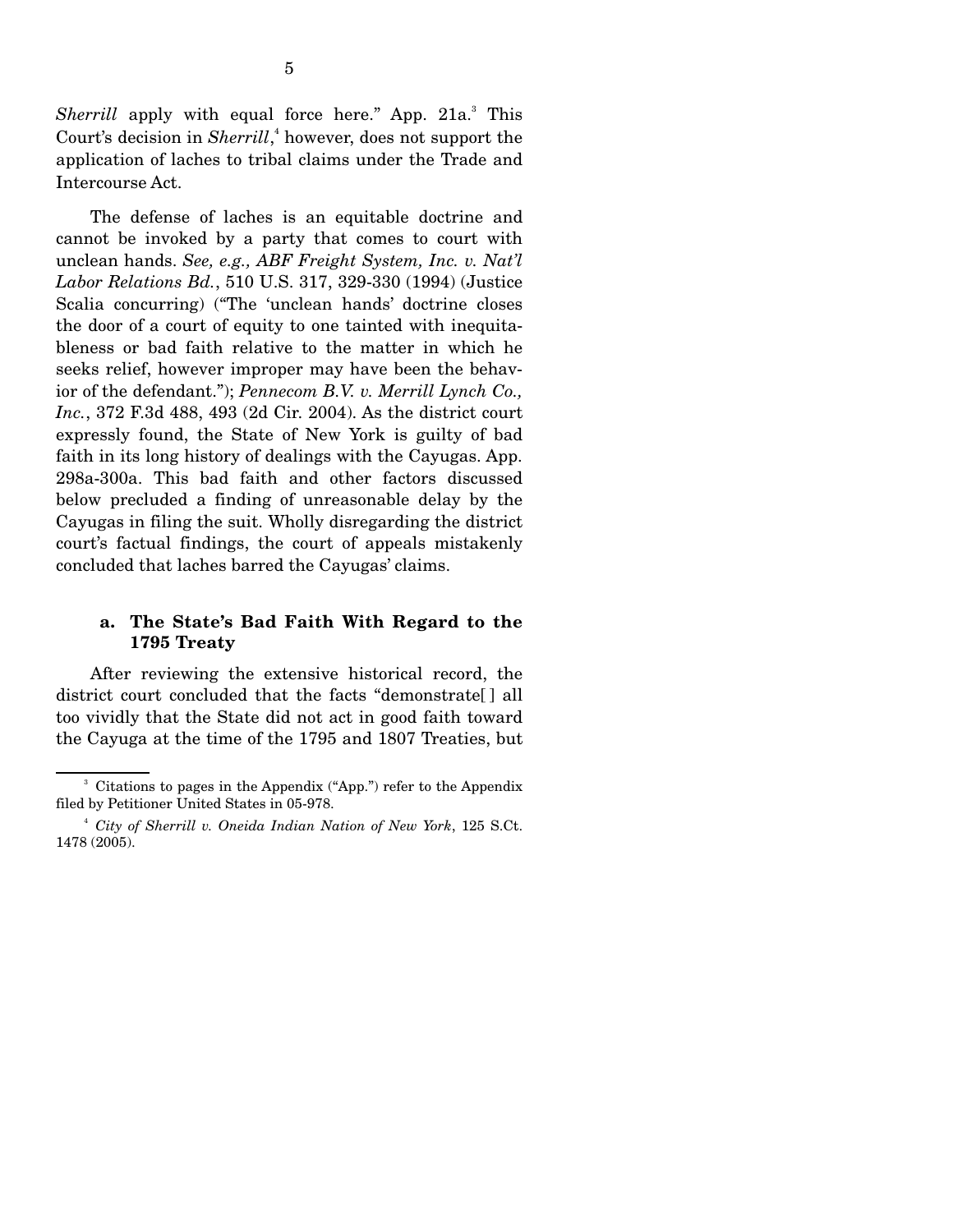also on subsequent occasions throughout the 200 years under consideration herein." App. 303a.<sup>5</sup> Following the American Revolution, the State of New York embarked on an aggressive policy to acquire the lands of the Six Nations Confederacy, of which the Cayuga Nation was a member, in knowing defiance of federal policy and law that centralized control over Indian land transactions in the federal government. *See generally*, Barbara Graymont, *New York State Indian Policy After the Revolution*, 57 NEW YORK HISTORY 438 (1976). Shortly after Congress enacted the second Trade and Intercourse Act in 1793, the State enacted a statute appointing agents for the purpose of inducing the Cayugas (and Oneidas and Onondagas) to quitclaim to the State for five dollars per square mile the lands the Indian nations had previously reserved. As Professor Graymont has noted, by this act "New York State intended to maintain complete control over Indian affairs and transfers of Indian real property within its borders, without recourse to the federal government." *Id*. at 461.

 Shortly after the 1794 Treaty of Canandaigua was ratified guaranteeing the lands of the Six Nations, the State enacted a similar statute appointing agents for the purpose of acquiring Cayuga land, in open defiance of the requirements of the Trade and Intercourse Act and the Treaty. The 1795 act provided that the Cayugas would be paid fifty cents per acre and the land would subsequently be sold at public auction for not less than two dollars per acre, a disparity which the district court found to make the State's bad faith "virtually self-evident." App. 279a-280a. The State relied on this authority in negotiating the 1795

<sup>&</sup>lt;sup>5</sup> Although the district court's bad faith inquiry was conducted as part of the court's determination of prejudgment interest, the facts found are equally relevant to the bad faith analysis under the doctrine of laches.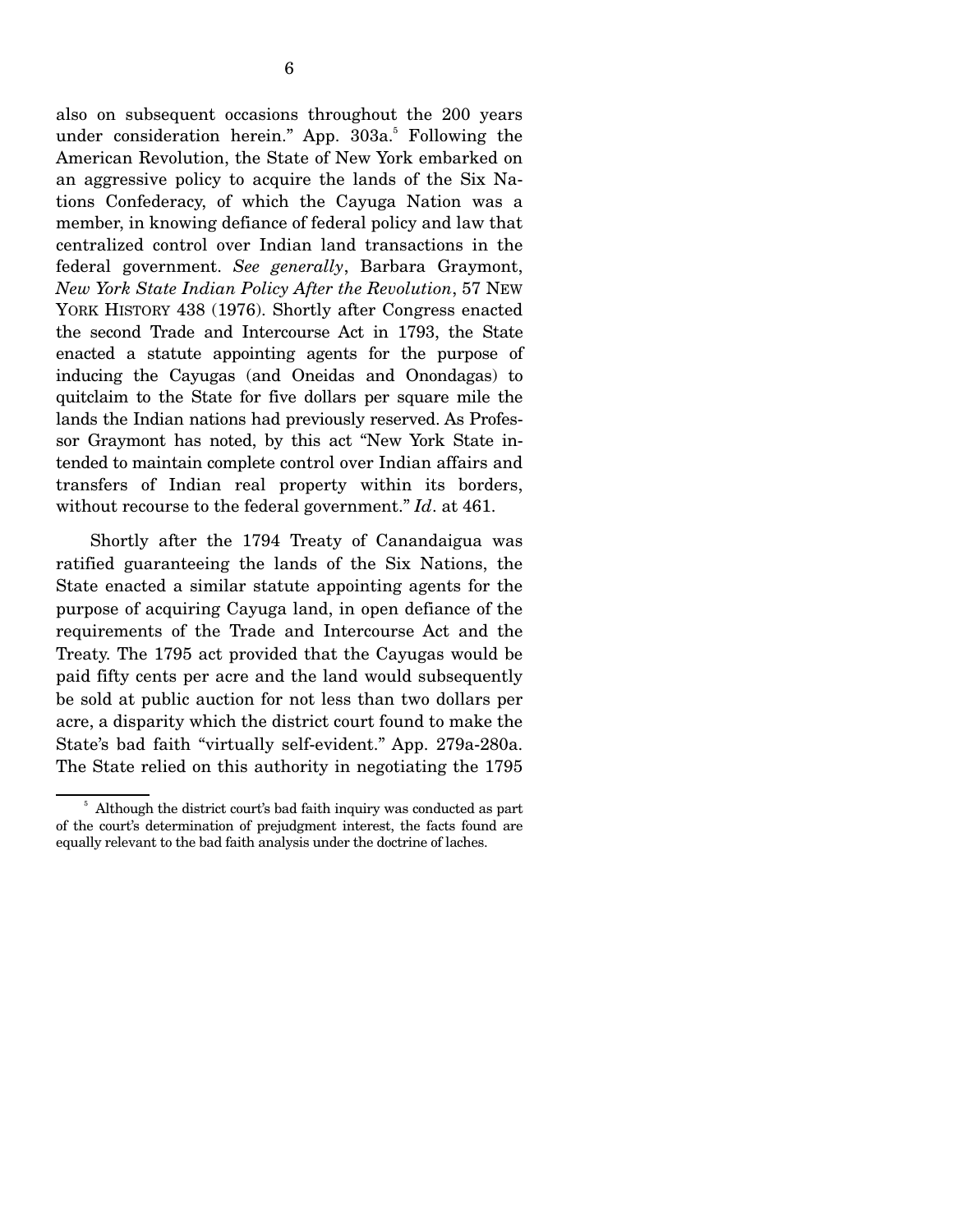Treaty with the Cayugas, even though the State's Council of Revision had vetoed the act. The State Legislature overrode the Council's veto, ignoring the Council's findings that the 1795 act was completely unfair to the Cayugas and inconsistent with the State's obligations to them because three-quarters of the proceeds of any sale of Cayuga land would go to the State. App. 246a-247a. As the district court concluded, "the State cannot be said to have acted in good faith with respect to the Cayuga when it forged ahead with the 1795 act, putting its own financial gain above all else." App. 248a. The district court's conclusion that the 1795 act "was nothing more than a transparent attempt on the State's part to generate revenue at the expense, both economically and otherwise, of the Cayuga" is fully supported by the historical record. App. 286a-287a.

 The circumstances surrounding the State's acquisition and subsequent sale of Cayuga land show a pattern of bad faith and duplicitous conduct. The State does not contest the fact that it obtained neither authorization nor approval from Congress for its acquisition of 64,000 acres of Cayuga land in the 1795 Treaty of Cayuga Ferry. New York Governor John Jay was aware of the Trade and Intercourse Act's requirements, having received a copy of a legal opinion from U.S. Attorney General William Bradford that unequivocally stated the necessity of the State's compliance with the terms of the Act. App. 259a. The State's lead negotiator, Phillip Schuyler, also knew of the Act's requirements before the 1795 Cayuga Treaty. In July, 1795, Israel Chapin, the federal Indian agent, questioned Schuyler about "how he construed the law of Congress in regard to holding treaties with the Indian tribes." In a letter to Secretary of War Timothy Pickering, Chapin reported that Schuyler "made very little reply by saying it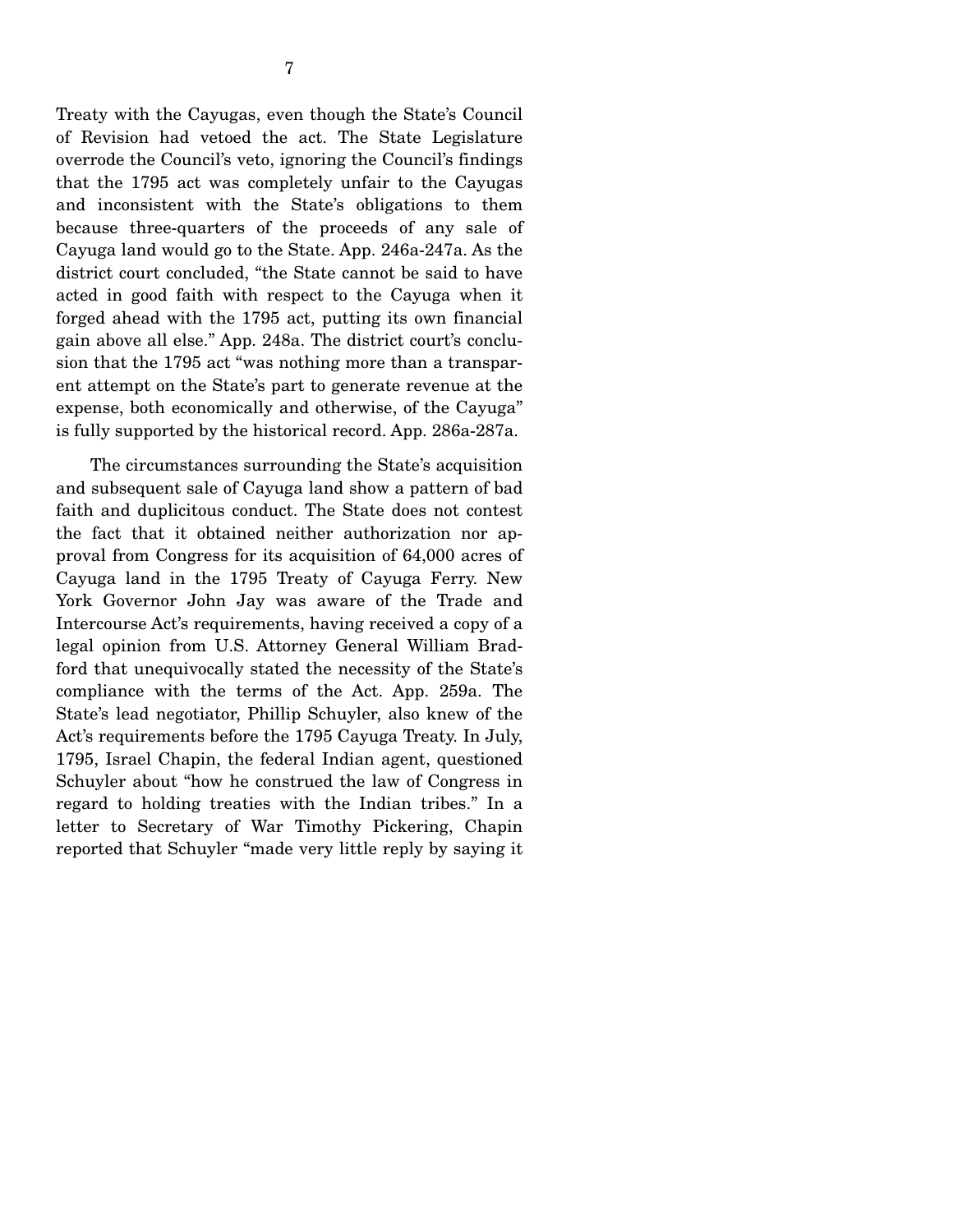was well where it could correspond with that of an Individual state." *Quoted in* Barbara Graymont, *New York State Indian Policy After the Revolution*, 57 NEW YORK HISTORY 438, 469 (1976). Accordingly, the district court properly characterized the State's conduct as "calculated disregard" of the Trade and Intercourse Act. App. 289a.

 Following the 1795 Treaty, the State sold the acquired Cayuga lands at an average price of \$4.50 per acre, more than twice the statutory minimum, and thereby realized a profit of \$247,609.33. App. 280a. By contrast, the Cayugas received fifty cents an acre, a grossly inadequate sum by any standard. As the district court noted, the fact that private buyers were willing to bid nine times the price the State paid the Cayugas is conclusive evidence of inadequate consideration, and further evidence of the State's pattern of bad faith. App. 282a.

## **b. The State's Bad Faith With Regard to the 1807 Treaty**

 The State's conduct with regard to the 1807 Treaty was scarcely any better. The district court found that the State knowingly violated the requirement of the Trade and Intercourse Act for congressional approval. App. 293a. In 1807, the State appraised the Cayuga lands at approximately \$4.50 per acre and then purchased them for \$1.50 per acre, garnering a handsome profit at the Cayugas' expense. The State's bad faith concerning the 1807 Treaty thus consists of its knowing and willful violation of the Act on unconscionable terms to the permanent disadvantage of the Cayugas. App. 294a.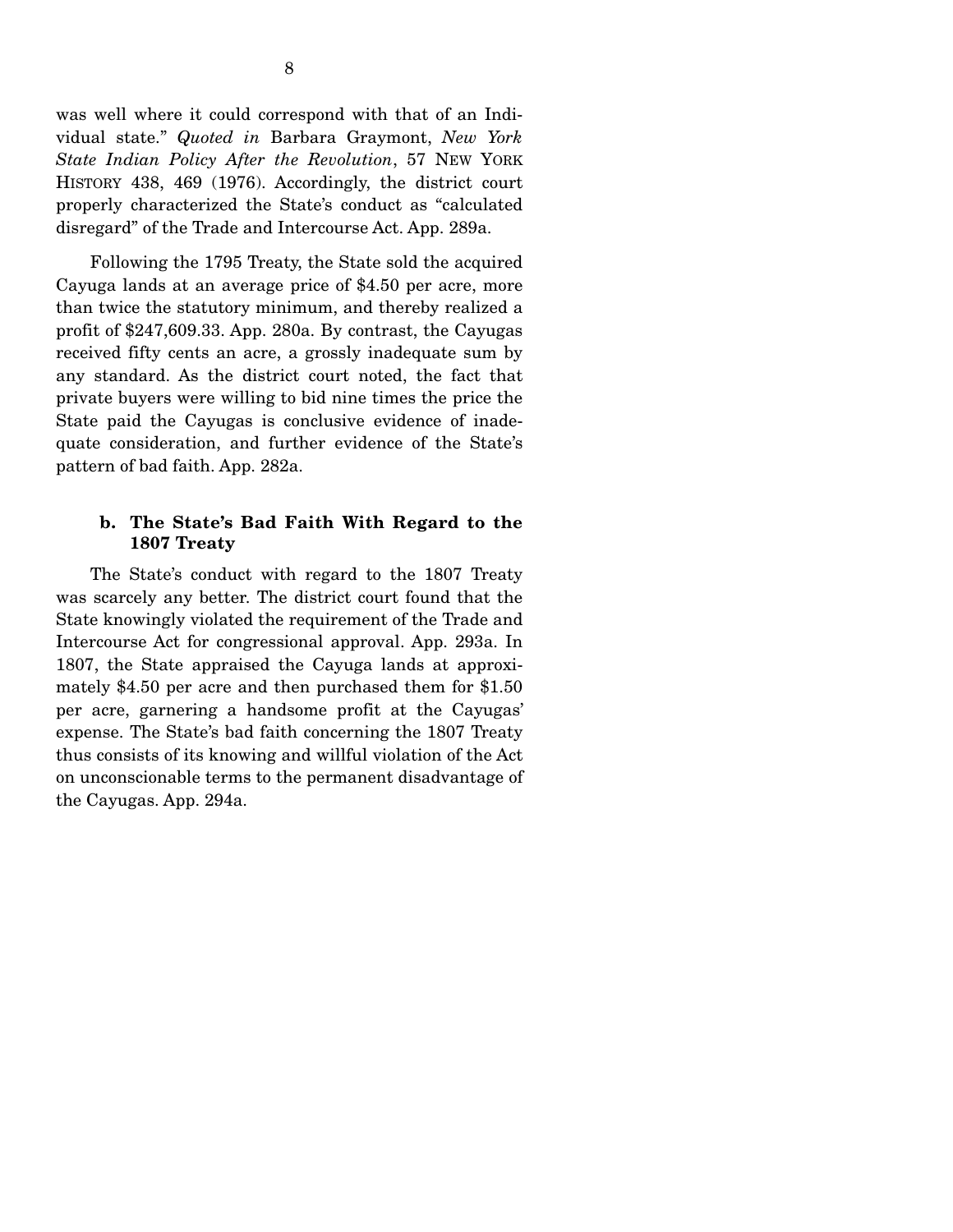## **c. The State's Campaign to Avoid Fair Compensation**

 The State's bad faith in taking advantage of the Cayugas in the 1795 and 1807 treaties is compounded by its largely successful effort to defeat the Cayugas' attempts throughout the 19th and 20th centuries to obtain additional compensation from the state legislature for the taking of their lands. As chronicled by the district court, these efforts included the legislature's refusal to appropriate funds in response to a 1861 formal request presented by a chief of the Six Nations; the refusal to finalize and implement a 1906 settlement agreement to pay the Cayugas \$297,131.20; the discontinuance of additional annuities in 1918; and the closure of state courts to claims by the Cayugas until relatively recently. App. 294a-298a. Viewing this record as a whole, the district court concluded that the State's "treatment of the Cayuga since 1807 is simply a continuation of its poor treatment of the Cayuga in the preceding years," (App. 300a) noting that State officials "often times refused to acknowledge [the State's] obligations to the Cayuga." App. 298a.

 In its dealings with the Cayugas, New York State consistently defied the principle, as articulated by this Court, that "[o]nce the United States was organized and the Constitution adopted, these tribal rights to land became the exclusive province of the federal law." *Oneida Indian Nation v. County of Oneida*, 414 U.S. 661, 667 (1974). Under no reasonable view of the facts could the State justifiably believe that its unlawfully obtained title to Cayuga lands would not be challenged if and when the courts opened to the Cayugas. The State knowingly violated the Trade and Intercourse Act, reaped enormous profits from its illegal acts and resisted efforts by the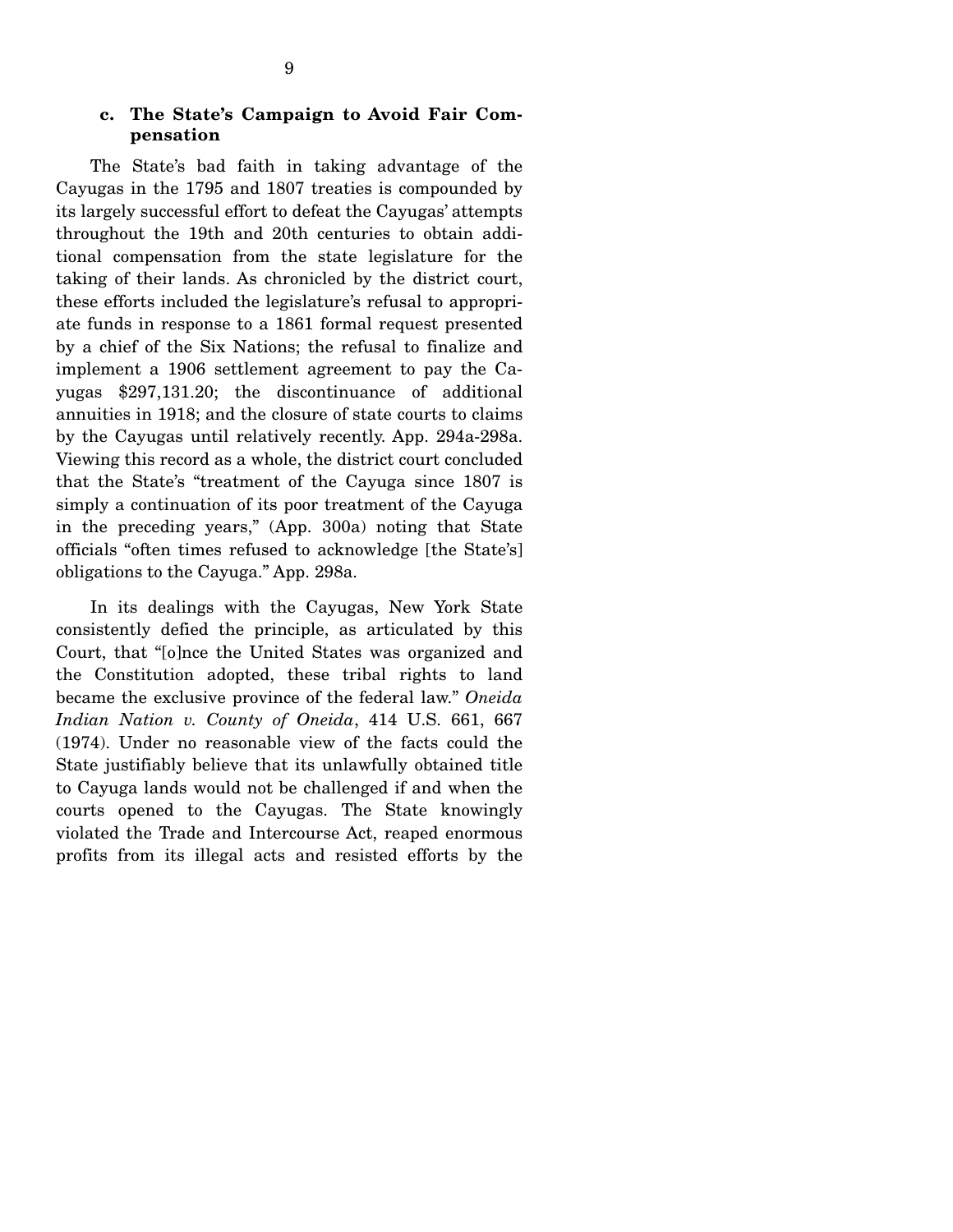Cayugas to obtain fair compensation. Surely under these circumstances the State is not prejudiced by the passage of time between the date of its wrongful acts and the Cayugas' day in court.

 New York State's ill-treatment of the Cayugas was consistent with its conduct toward the other nations of the Six Nations Confederacy. Despite federal treaties and statutes protecting Six Nations land, the State pursued an aggressive policy of land acquisition, employing often unconscionable methods to extract land cessions from the Six Nations. The historical record shows, for example, that the State used deception and coercion in securing Indian land cessions;<sup>6</sup> reaped enormous profits by purchasing Indian land at a fraction of its value, $7$  and routinely purchased Indian lands in knowing violation of the Trade and Intercourse Act.<sup>8</sup>

 The court of appeals understood this Court's ruling in *Sherrill* to have altered the law applicable to time-bars for Indian land claims. On the contrary, *Sherrill* was not an Indian land claim and did not modify the bedrock principle established by this Court that laches cannot be invoked by

<sup>6</sup> *Oneida Indian Nation of New York v. State of New York*, 691 F.2d 1070, 1078 (2d Cir. 1982) (In securing the purchase of five million acres of Oneida land, Governor Clinton "gave repeated assurances that New York's aim was only to protect the Indian land and not to purchase it, and the Oneidas believed that the treaty restored their lands to them and only leased or entrusted certain portions to the State for their own protection.")

<sup>7</sup> Alan Taylor, *The Divided Ground: Indians, Settlers, and the Northern Borderland of the American Revolution* 165 (2006). Professor Taylor concluded that between 1790 and 1795, "nearly half of the state's revenue came from selling land recently obtained from the Indians." *Id.*  at 201.

<sup>8</sup> Lawrence M. Hauptman, *Conspiracy of Interests: Iroquois Dispossession and the Rise of New York State* 74-78 (1999) (summarizing dispossession of Onondaga Nation and Oneida Nation).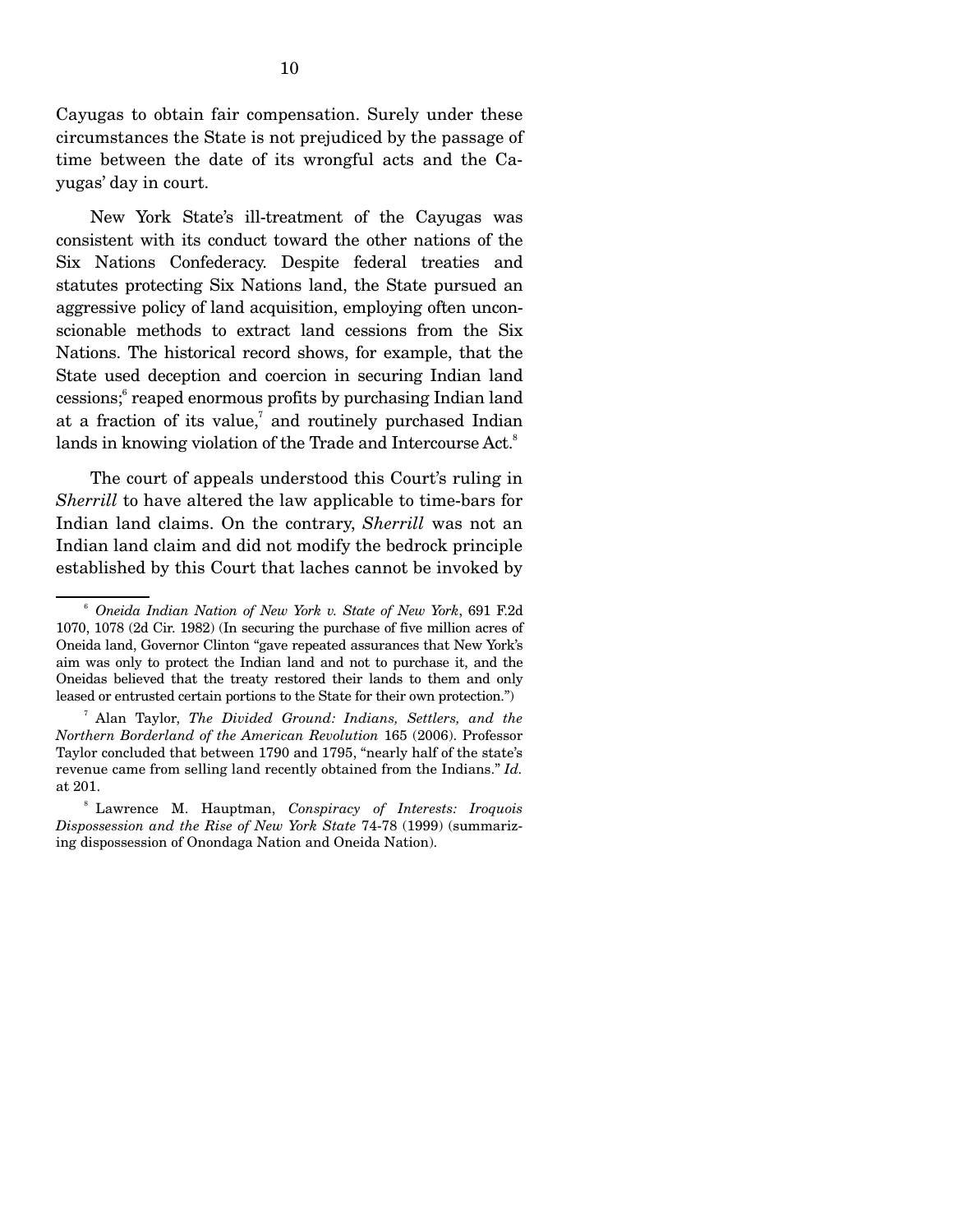a party guilty of bad faith in its dealings with the claimant. *Holmberg v. Armbrecht,* 327 U.S. 392, 396 (1946). The State of New York's bad faith in its treatment of the Cayugas precludes application of the equitable considerations identified in *Sherrill.* Review is warranted to correct the grave error committed by the court of appeals in failing to take into account the State's bad faith, as found by the district court, and applying laches to bar completely the Cayugas' claims.

## **II. Review is Necessary Because the Court of Appeals Failed to Apply the Rule Established by This Court That Laches Cannot Be Applied Where Legal or Practical Obstacles Prevented the Plaintiff From Bringing Suit Earlier.**

 Fundamental to any laches determination – long established in this Court's decisions – is the principle that a delay in filing suit cannot be deemed unreasonable if the party did not have an adequate and effective opportunity to assert its rights in a court with jurisdiction to hear the claim. *Galliher v. Cadwell,* 145 U.S. 368 (1892) (laches can be imputed only when the party against whom it is asserted has knowledge of his rights and "an ample opportunity to establish them in a proper forum"); *Ewert v. Bluejacket,* 259 U.S. 129, 138 (1922) ("[T]he equitable doctrine of laches, developed and designed to protect goodfaith [sic] transactions against those who have slept upon their rights, with knowledge and ample opportunity to assert them, cannot properly have application to give vitality to a void deed.  $\dots$ ").

<sup>9</sup> *Felix v. Patrick*, 145 U.S. 317 (1892) is not to the contrary, because, unlike Indians in New York State, in that case the Indian party had ample opportunity to assert its rights in the courts of Nebraska.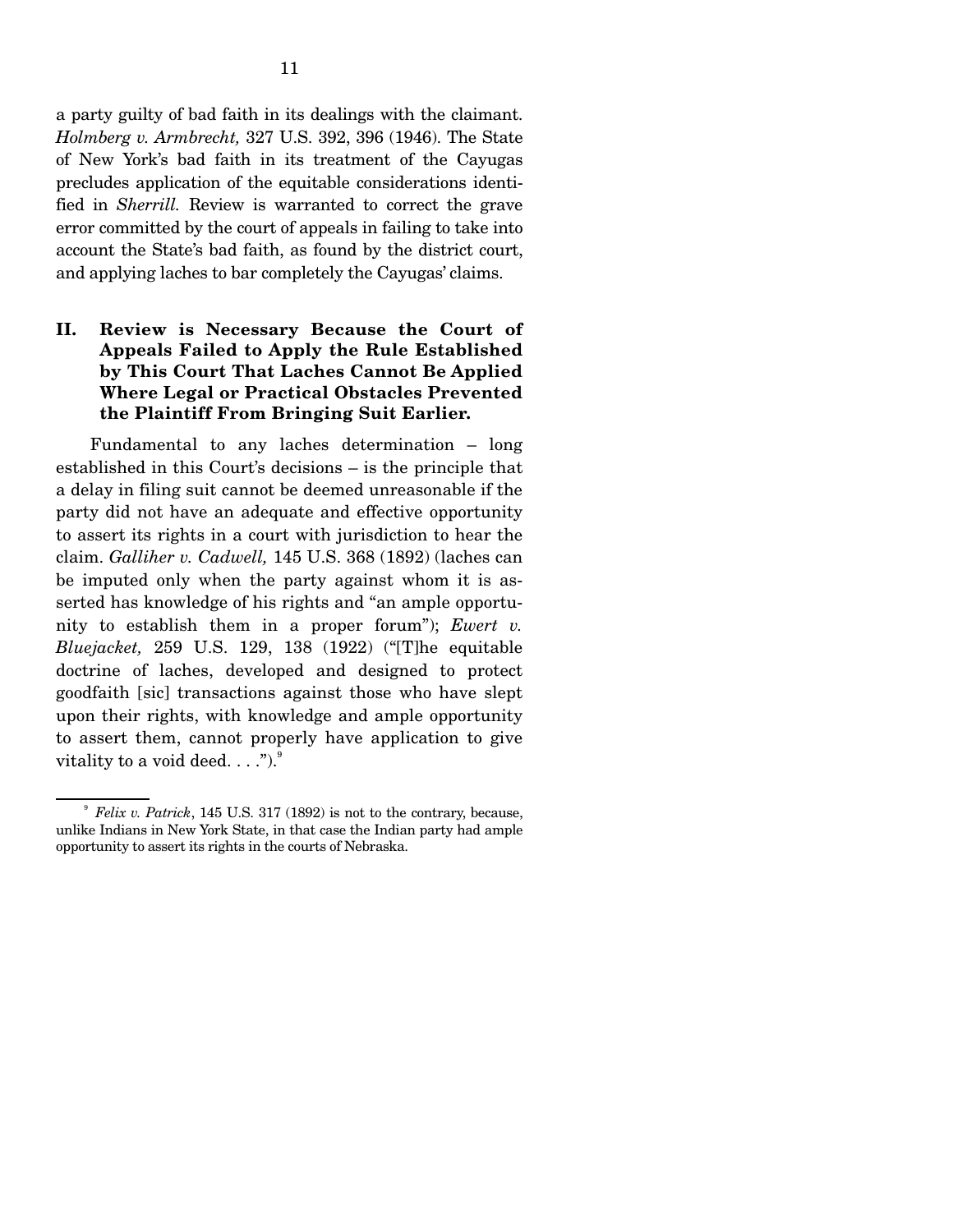The courts of the United States were closed to the Cayugas for more than 184 years. The Cayugas filed suit in 1980, within a few years of this Court's decision in *Oneida I*, which upheld for the first time the jurisdiction of the federal courts to hear claims based on the Trade and Intercourse Act. *Oneida Indian Nation v. County of Oneida,* 414 U.S. 661 (1974). The settled law of laches precludes its application when federal and state courts were closed to Indian tribes for virtually the entire period from the State's acquisition of Cayuga land to the filing of this suit. Because the court of appeals overlooked this fact

and declined to follow binding Supreme Court precedent,

this Court should review the decision.

 From the founding of the United States until well into the 20th century, Indian nations lacked capacity to sue in their own names except where that right was specifically provided by statute. In *Cherokee Nation v. Georgia*, 30 U.S. (5 Pet.) 1 (1831), this Court decisively rejected efforts by Indian nations to surmount this barrier by invoking the original jurisdiction of the Supreme Court as foreign nations. Particularly during the latter decades of the 1800s, the so-called "wardship" status of Indian nations disabled them from suing in the courts of the United States in their own name. For example, in *Felix v. Patrick*, 145 U.S. 317, 330-331 (1892), this Court tied the incapacity of Indians to sue to their lack of American citizenship and status as "wards of the nation." This Court recognized this lack of capacity to sue in *Seneca Nation v. Christy*, 162 U.S. 283, 289 (1896), noting that prior to the enactment of a state authorizing statute, the Seneca Nation lacked such capacity, citing *Strong v. Waterman*, 11 Paige Ch. 607 (1845). This Court described the Seneca Nation's lack of capacity in these terms: "no provision was made by law for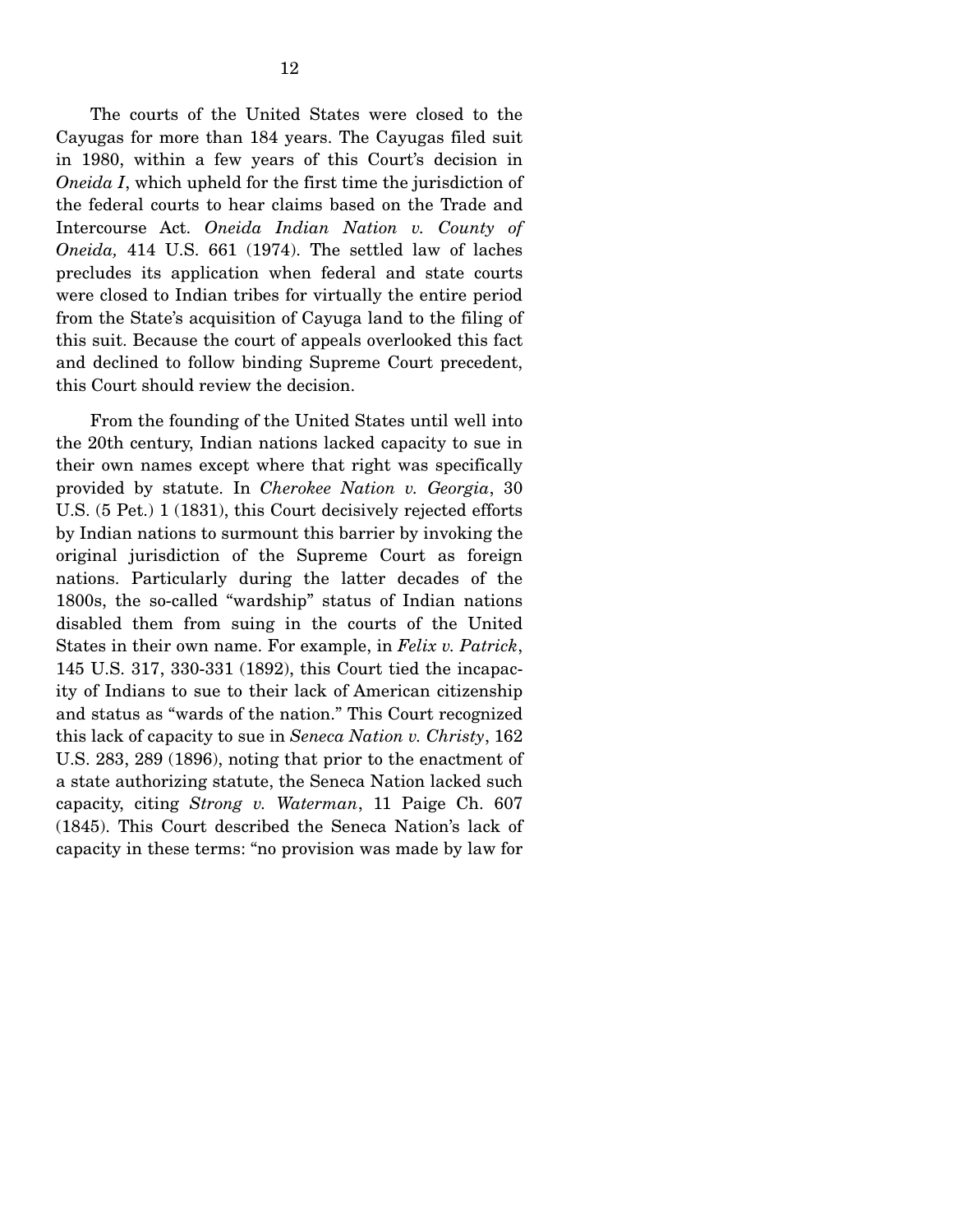bringing an ejectment action to recover the possession of such lands for their benefit, nor could they maintain an action at law, in the name of their tribe, to recover damages sustained by them by reason of trespasses committed on their reservations. . . ."; *see also Heckman v. United States*, 224 U.S. 413, 446 (1912) (suggesting that Indian "wards" do not have capacity to sue when the United States as trustee has sued on their behalf).

 The courts of New York State also denied Indian tribes capacity to sue in the absence of authorizing legislation. *Johnson v. Long Island R.R. Co.,* 56 N.E. 992 (N.Y. 1900) (Indian tribes lack capacity to sue in the absence of a statute); *King v. Warner*, 137 N.Y.S.2d 568, 569 (Sup. Ct. Suffolk County 1953) (characterizing precedents denying Indian tribes the right to sue in absence of a statute as "many and impressive.") $10$  In 1953, New York enacted a statute that arguably recognized the capacity of Indian nations to sue, but ambiguities about the effect of the statute were not resolved until 1987. *Oneida Indian Nation of New York v. Burr*, 132 A.D.2d 402 (3d Dept. 1987).

 Even if Indian nations had been able to overcome these obstacles, they nonetheless faced insurmountable jurisdictional barriers. For example, federal courts were not granted general federal question jurisdiction until 1875. *County of Oneida v. Oneida Indian Nation*, 470 U.S.

<sup>&</sup>lt;sup>10</sup> In those rare cases where statutes were enacted authorizing such suits, the state legislature often required the Governor to appoint an attorney with exclusive authority to bring suit in his own name on behalf of the Indians "whose interests are committed to him." *Jackson ex dem. Van Dyke v. Reynolds*, 14 Johns. 335, 336 (N.Y. Sup. Ct. 1817). The requirement of the Governor's approval no doubt had a chilling effect on statutory suits by such attorneys against the State of New York for land rights violations.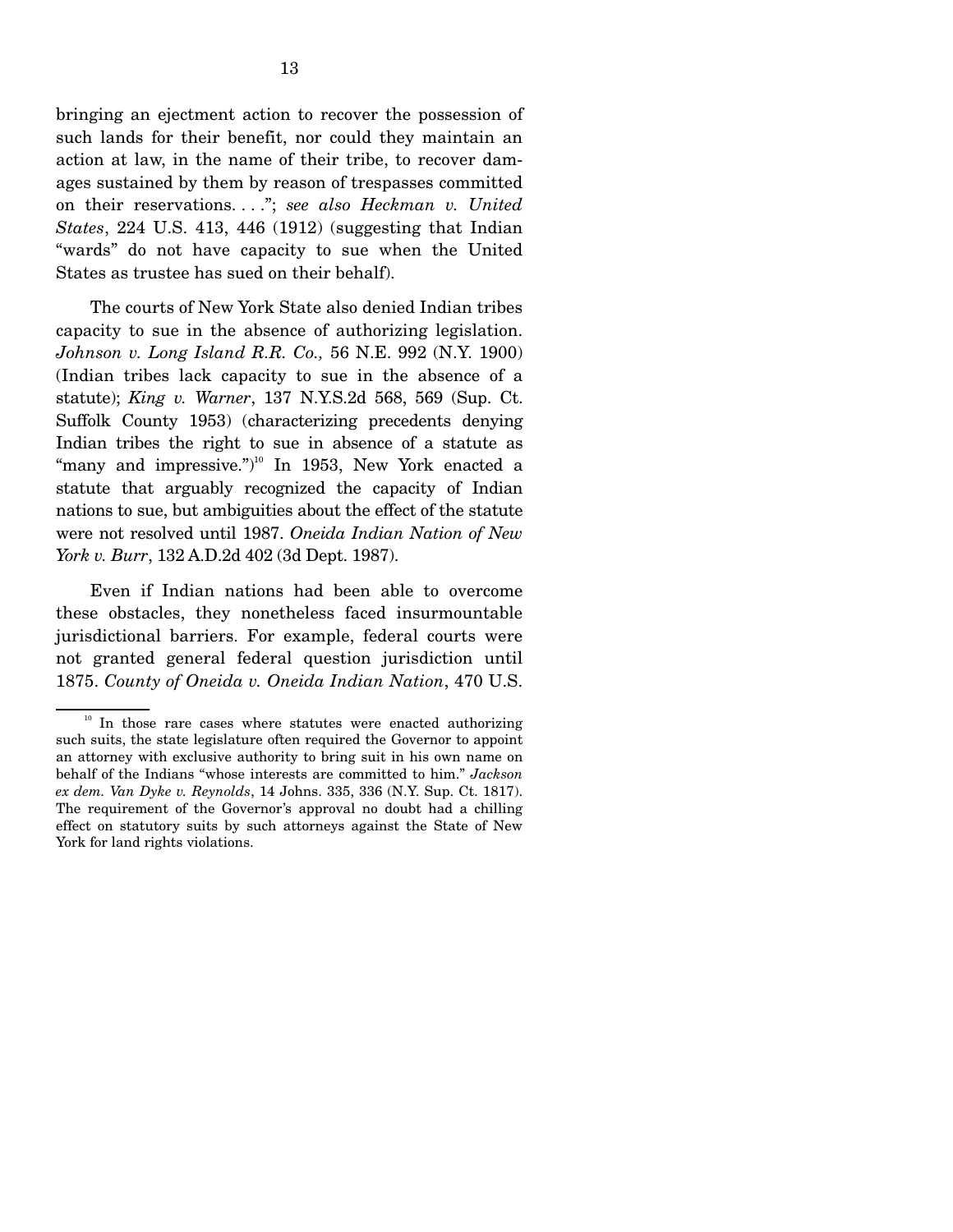226, 255, n.1 (1985) (Stevens, J. dissenting).<sup>11</sup> Even after federal question jurisdiction was established, the federal courts remained closed to tribal claims based on the Trade and Intercourse Act until 1974, when this Court decided *County of Oneida v. Oneida Indian Nation*, 414 U.S. 661 (1974) (upholding federal question jurisdiction for Trade and Intercourse Act claims). Before then, the prevailing law on federal court jurisdiction was *Deere v. St. Lawrence River Power Co.*, 32 F.2d 550 (2d Cir. 1929), which held that such courts had no jurisdiction over a Mohawk claim to recover possession of lands obtained by the State of New York in violation of the Trade and Intercourse Act.

 State courts likewise remained closed to tribal land claims based on violations of the Trade and Intercourse Act. During most of the relevant period, state courts generally lacked jurisdiction over Indian land claims in the absence of authorizing legislation by Congress. *Oneida Indian Nation of New York v. County of Oneida*, 464 F.2d 916, 923, n.9 (2d Cir. 1972), *rev'd on other grounds*, 414 U.S. 661 (1974). With respect to New York State, Congress has specifically declined to extend jurisdiction over Indian land claims to state courts. 25 U.S.C. § 233 (authorizing New York State courts to hear civil actions involving Indians, but expressly withholding jurisdiction "involving Indian lands or claims with respect thereto which relate to transactions or events transpiring prior to September 13, 1952."); *see also Seneca Nation of New York v. Christy,* 126 N.Y. 122, 140 (1891), *aff'd on other grounds*, 162 U.S. 283

 $11$  Diversity of citizenship has never been a basis for federal court jurisdiction over tribal claims because Indian tribes have never been considered citizens for purposes of diversity jurisdiction. *See, e.g., Romanella v. Howard*, 114 F.3d 15, 16 (2d Cir. 1997).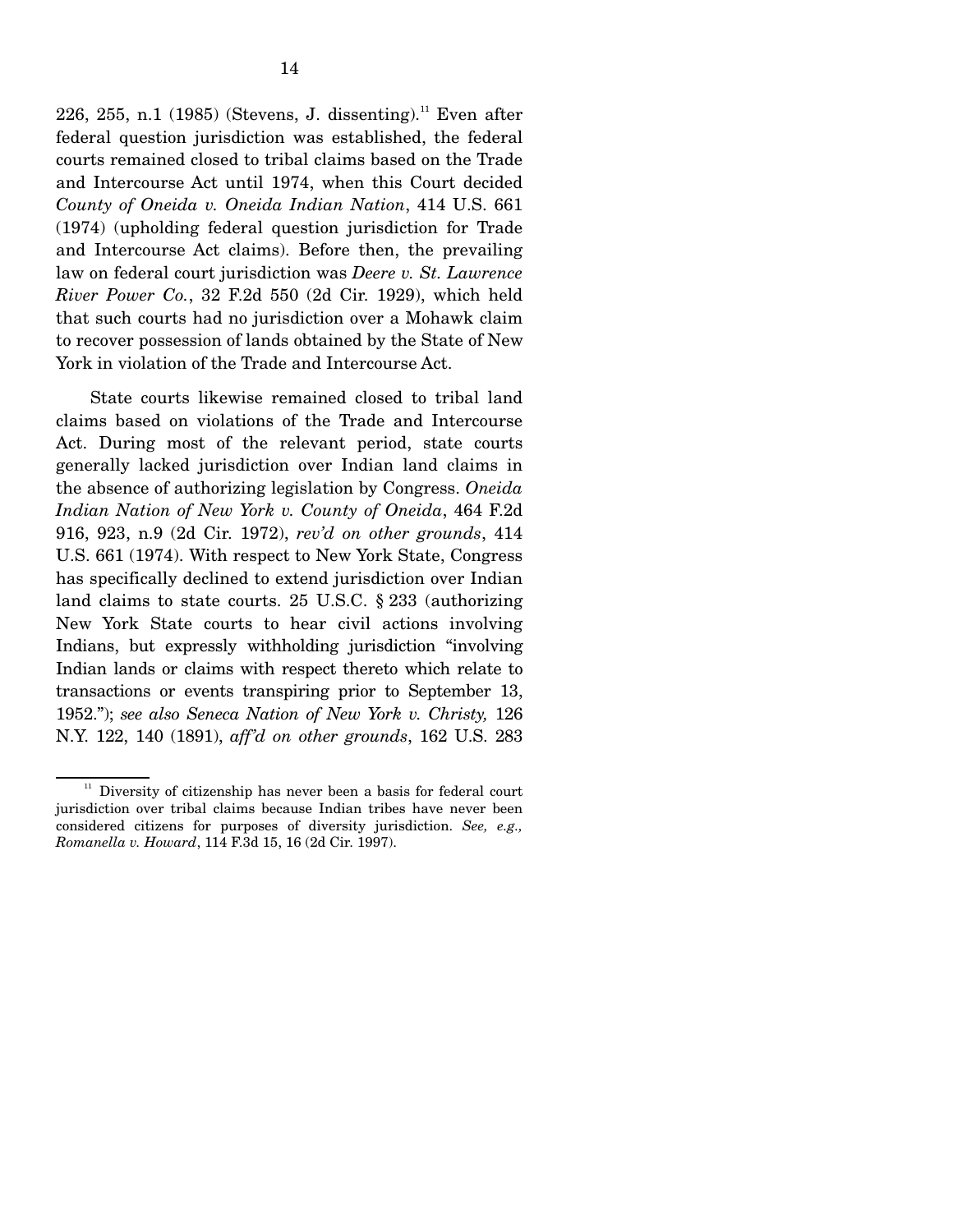(1896) (New York State could acquire Indian lands to which it held "right of preemption" without violating federal law).<sup>12</sup>

 Suits by the United States on behalf of Indian nations were likewise rarely available. The shifting federal policies with regard to the protection of Indian rights made it nearly impossible to persuade the United States to undertake such action. *See generally Cohen's Handbook of Federal Indian Law* 45-97 (Nell Jessup Newton, et al. eds, 2005) 45-97 (discussing evolution of federal policy beginning with removal, continuing through allotment, assimilation, and termination, and culminating with self-determination in the 1970s). Because of inconsistent federal polices, for many decades, Indian nations could not reliably look to federal officials to file suit to protect their rights when the Indian nations themselves could not do so.<sup>13</sup> In the rare case when the United States did file suit, the courts invariably held that tribal rights under the Trade and Intercourse Act could not be enforced against the State of New York. *United States v. Franklin County,* 50 F. Supp. 152 (N.D. N.Y. 1943) (Trade and Intercourse Act does not apply to land transactions between the State of New York and Indian tribes).

 $12$  State laws generally disadvantaged Indians seeking justice in state courts by excluding them from juries or declaring them incompetent as witnesses. *See* Nell Jessup Newton, *Federal Power Over Indians: Its Sources, Scope and Limitations*, 132 U. Pa. L. Rev*.* 195, 217 (1984).

<sup>&</sup>lt;sup>13</sup> President George Washington's promise to Cornplanter, Chief of the Seneca Nation, on December 29, 1790, shortly after the Trade and Intercourse Act was passed, that the United States "will be your security that you shall not be defrauded in the bargain you make" with regard to the lands of the Six Nations has not been fulfilled. 4 *American State Papers* 142 (1832).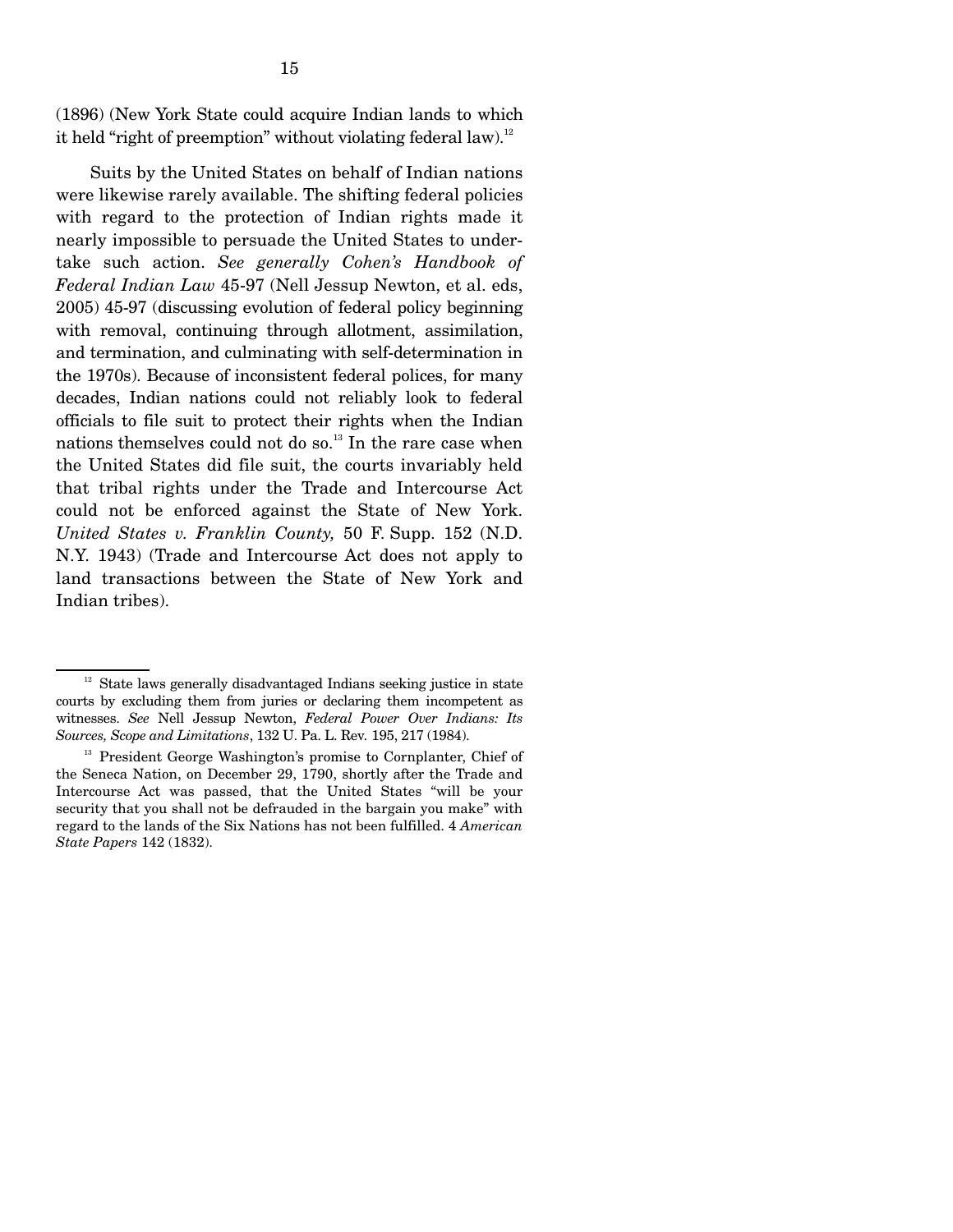Moreover, even if the courts had been open, Indian nations faced enormous practical obstacles to filing suit, such as lack of financial resources, unfamiliarity with the English language, inability to retain attorneys, and unfamiliarity with the American legal system. *See* Katherine F. Nelson, *Resolving Native American Land Claims and the Eleventh Amendment: Changing the Balance of Power*, 39 Vill. L. Rev. 525, 537 (1994). These nearly insurmountable obstacles to relief are critical to a fair determination of whether any opportunities the Cayugas may have had to assert claims in court were adequate, much less "ample," as required by this Court's precedents. *Ewert v. Bluejacket*, 259 U.S. at 138.

Not until 1966 were these jurisdictional and juridical barriers even partially overcome. In that year, Congress enacted 28 U.S.C. § 1362, which "opened federal courts to the kinds of claims that could have been brought by the United States as trustee, but for whatever reason were not so brought." *Moe v. Confederated Salish & Kootenai Tribes,*  425 U.S. 463, 472 (1976). By authorizing federal courts to hear claims brought by Indian tribes themselves, Congress implicitly recognized the pervasive problem that tribes lacked capacity to sue before 1966. Even after the enactment of the jurisdictional statute, however, the ability of Indian nations to enforce the requirements of the Trade and Intercourse Act against the State and private parties was still not possible because of cases like *Deere v. St. Lawrence River Power Company*. The first Indian tribal claim brought under the Trade and Intercourse Act was dismissed for lack of a federal question. *Oneida Indian Nation v. County of Oneida,* 464 F.2d 916 (2d Cir. 1972). That decision was overturned by this Court in 1974 in *Oneida I. County of Oneida v. Oneida Indian Nation*, 414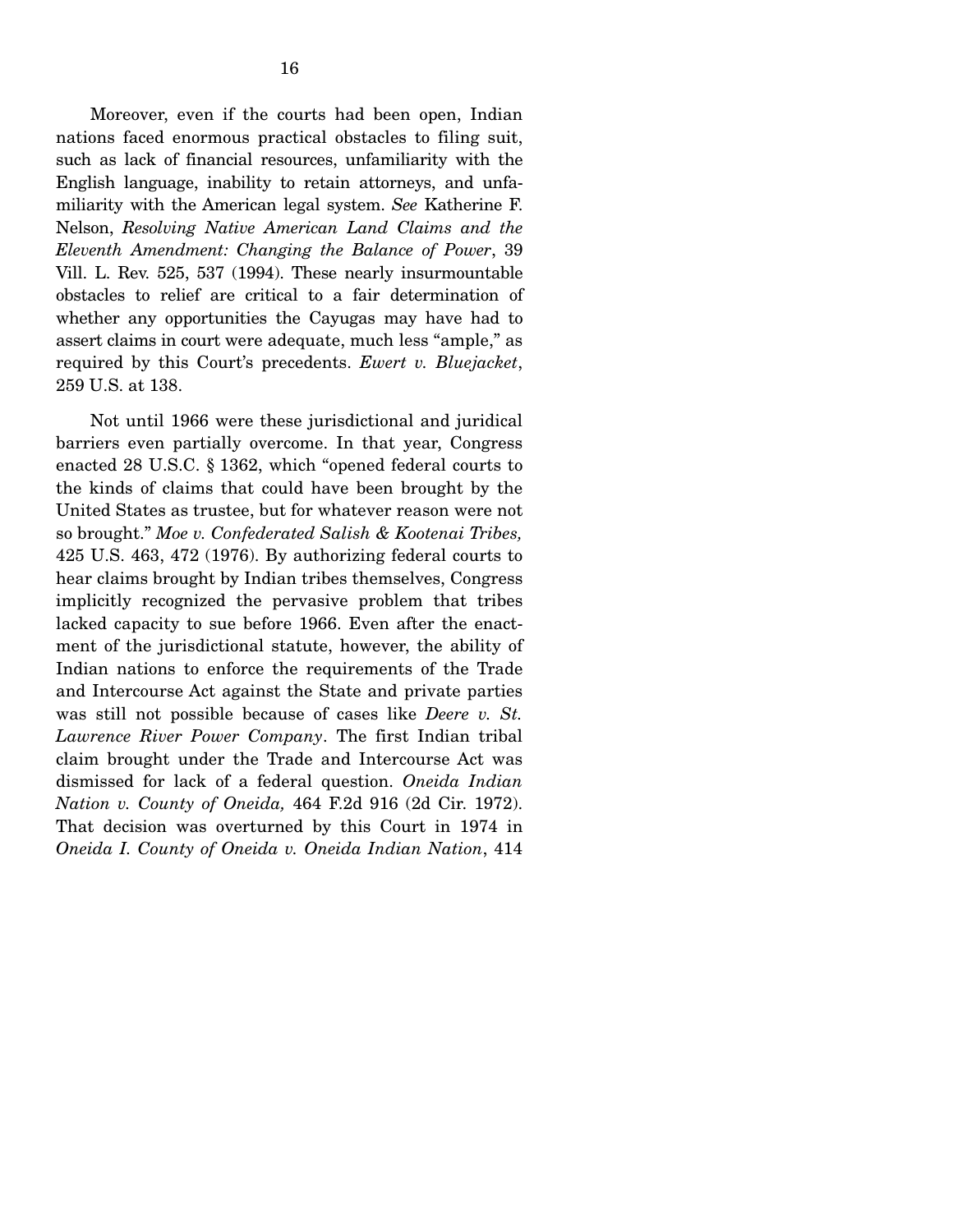U.S. 661 (1974). Moreover, the right of Indian nations to seek judicial remedies for violations of the Trade and Intercourse Act was not firmly established until this Court's decision in *Oneida II* in 1985. *County of Oneida v. Oneida Indian Nation*, 470 U.S. 226 (1985).

Under these circumstances, it is not surprising that the district court could "not find that the Cayuga are responsible for any delay in bringing this action."<sup>14</sup> App. 302a. Rather, the delay in filing this suit "was not unreasonable insofar as the actions of the Cayuga are concerned." App. 302a. The law is clear that for the purposes of the laches determination, a party is fully justified in awaiting more favorable legal developments before filing suit. *Travelers Ins. Co. v. Cuomo,*  14 F.3d 708 (2d Cir. 1993), *rev'd on other grounds*, 514 U.S. 645 (1995) (party has legitimate reason to delay filing suit until prospects for success improved with new Supreme Court precedent, especially when prior law "created little hope of success"). The court of appeals' decision thus creates a new rule of laches, applicable only to Indian claims, particularly Indian land claims, that a party is chargeable with laches even if filing suit would have been futile. Such a dramatic departure from this Court's settled precedents warrants review.

#### **CONCLUSION**

--------------------------------- ♦ ---------------------------------

 The district court's exhaustive review of the historical records shows that New York State was guilty of bad faith

<sup>&</sup>lt;sup>14</sup> The district court nonetheless took the passage of time into account in reducing the prejudgment interest award by 60% because "[a]llowing recovery for 200 years of compounded prejudgment interest would offend this court's sense of fundamental fairness." App. 320a.